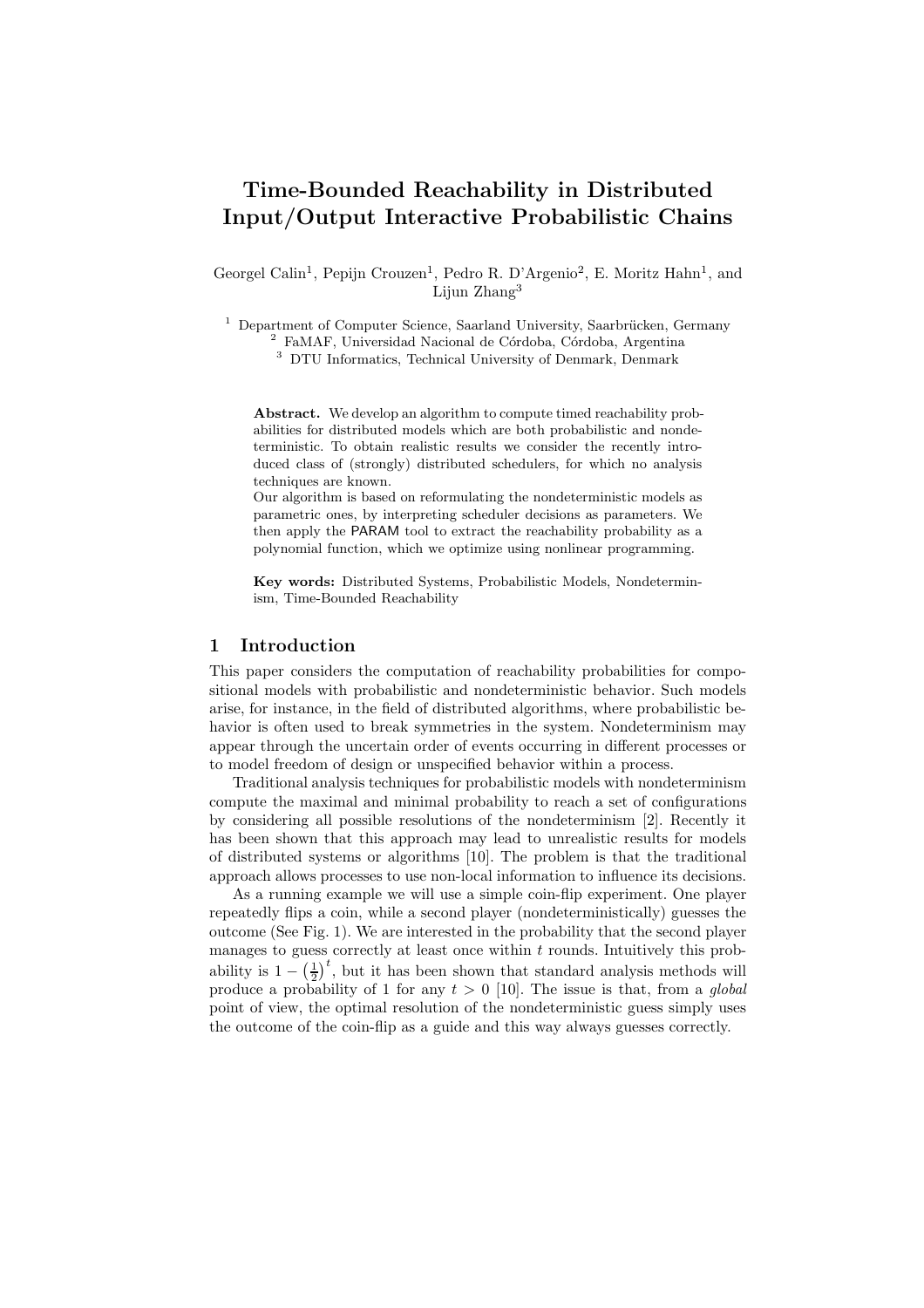Distributed schedulers restrict the resolution of nondeterminism by enforcing that local decisions of the processes are based only on local knowledge. For our example, this means that the guesser is not allowed to base the guess on the outcome of the coin-flip. We will see that this leads to realistic results for the probability of attaining a correct guess. Strongly distributed schedulers, in addition, ensure that the relative probability of choosing between two different components does not change with time, provided these components remain idle and uninformed of the progress of the rest of the system.

When considering distributed (or strongly distributed) schedulers, bounds for reachability probabilities are both undecidable and unapproximable in general [9]. However *time-bounded* reachability probabilities, i.e., the probability to reach a set of configurations within a specified time-period, can be computed. For distributed schedulers, this is due to the fact that optimal solutions in this setting can be computed by only taking into account the subset of deterministic distributed schedulers, which is finite if the system under consideration is finite and acyclic. Nonetheless, the theoretical complexity of this problem is exponential in the number of states. The case of strongly distributed schedulers turns to be more difficult. In this setting, optimal solutions may lie on pure probabilistic schedulers [10]. Therefore, exploring all possible solutions is not an option.

In this paper, we propose to reduce the problem of computing time-bounded reachability probabilities for distributed, probabilistic, and nondeterministic models, under distributed (or strongly distributed) schedulers to a nonlinear optimization problem. We use as our modeling vehicle the formalism of  $Input/Output$ Interactive Probabilistic Chains (see Section 2). The computation of time-bounded reachability probabilities is achieved by reformulating the models as Parametric Markov Chains (see Section 5), where the parameters are the decisions of the schedulers and the distributed model is unrolled up to the specified time-point (see Section 6). The time-bounded reachability probability can now be expressed as a polynomial function and we can then compute bounds for it by optimizing the polynomial function under certain constraints.

While for distributed schedulers the only restriction on the variables of the polynomials is that appropriately grouped they form a distribution (i.e. all variables take values between 0 and 1 and each group of variables sum up to 1), the case of strongly distributed schedulers require some additional and more complex restrictions, the optimal value of the property being calculated through more involved nonlinear programming techniques.

### 2 Input/Output Interactive Probabilistic Chains

Interactive probabilistic chains (IPCs) are state-based models that combine discrete-time Markov Chains and labelled transition systems [6]. IPCs can be used to compositionally model probabilistic systemss. An important feature of the IPC formalism is that probabilistic transitions and action-labeled transitions are handled orthogonally. As our modeling vehicle we use Input/Output Interactive Probabilistic Chains (I/O-IPCs), a restricted variant of IPCs with a strict separation between local and non-local behavior. The restriction of IPCs to I/O-IPCs follows the one of Interactive Markov Chains to I/O-IMCs in the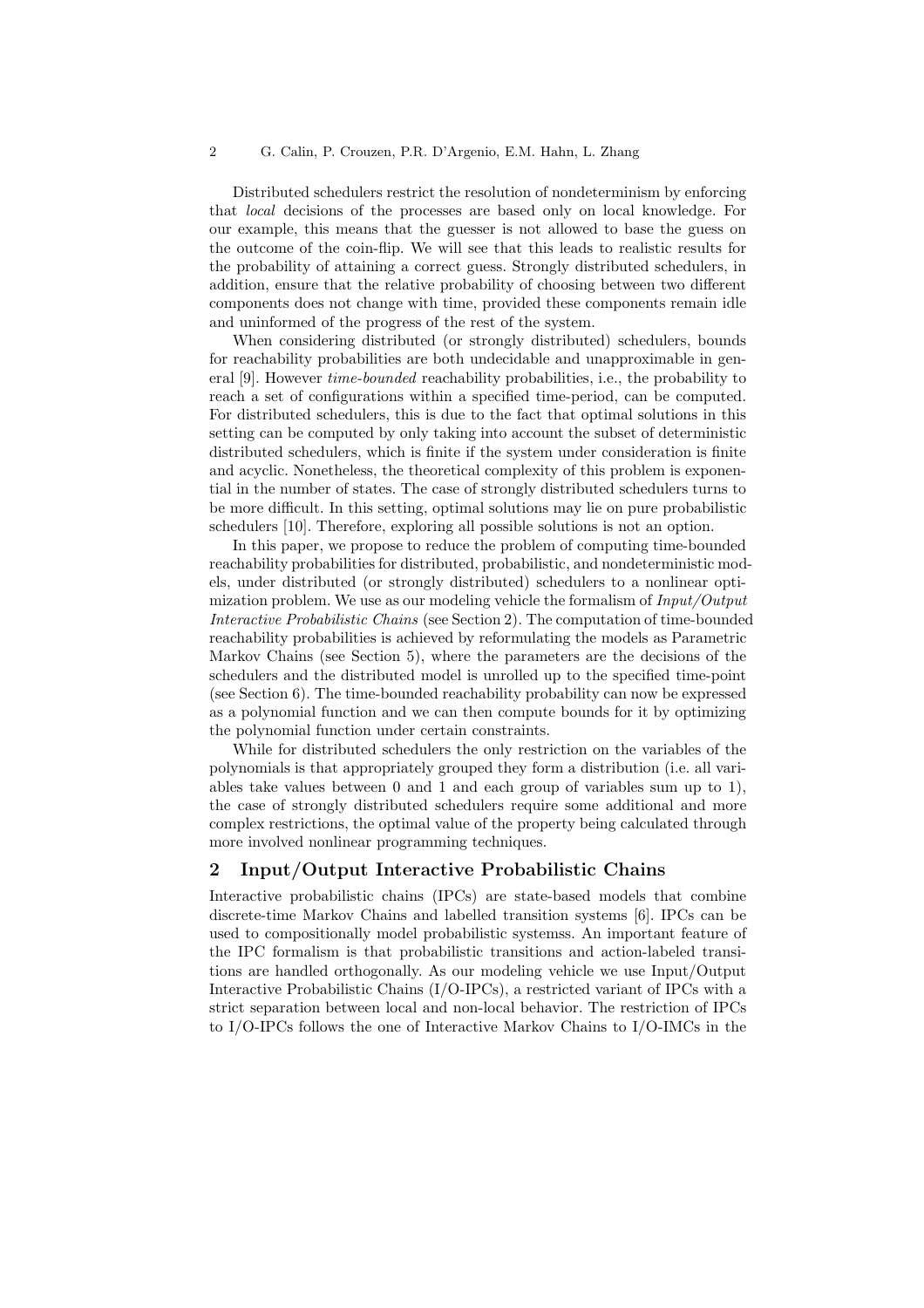continuous-time setting [3]. The separation between local and non-local behavior is achieved by partitioning the  $I/O$ -IPC actions in *input, output,* and *internal* actions. In this section we briefly introduce the necessary I/O-IPC definitions.

Let  $Dist(X)$  be the set of all probability distributions over the finite set X.

Definition 1. A basic I/O-IPC is a quintuple  $\langle S, A, \rightarrow, \Rightarrow, \hat{s} \rangle$ :

- $S$  is a finite set of states with  $\hat{s} \in S$  the initial state;
- $A = A^I ∪ A^O ∪ A^{int}$  is a finite set of actions, consisting of disjoint sets of input actions  $(A<sup>I</sup>)$ , output actions  $(A<sup>O</sup>)$ , and internal actions  $(A<sup>int</sup>)$ ;
- $\rightarrow \subseteq S \times A \times S$  is the set of interactive transitions;
- $-\Rightarrow$ :  $S \rightarrow Dist(S)$  is a PF representing the set of probabilistic transitions;
- $\hat{s} \in S$  is the initial state of the I/O-IPC.

Input actions are suffixed by "?", output actions by "!" and we require that an  $I/O$ -IPC is both input-enabled, i.e. for each state s and each input action a there is at least one state s' such that  $(s, a, s') \in \rightarrow$ . We also require that the I/O-IPC is action-deterministic, that is, for each state s and each action a there is at  $most\ one\ state\ s'\ such\ that\ (s, a, s') \in \rightarrow\ \ The\ non-determinism\ then\ stems\ from$ the choice between different actions. Finally we require that every state has at least one outgoing, internal, output, or probabilistic transition.

We say that an I/O-IPC is *closed* if it has no input actions, i.e.,  $A^I = \emptyset$ . Note that the requirement of action-determinism is introduced only to simplify the theoretical framework around schedulers. Non-deterministic choices between input transitions can be handled in a similar way as nondeterministic choices between output or internal transitions [10].

Given an action a, we use the shorthand notation  $s \stackrel{a}{\rightarrow} p s'$  for an interactive transition  $(s, a, s') \in \rightarrow_{\mathcal{P}}$  of  $\mathcal{P}$ . Given a distribution  $\mu$  over the states of  $\mathcal{P}$  we use the shorthand notation  $s \Rightarrow_{\mathcal{P}} \mu$  for  $(s, \mu) \in \Rightarrow_{\mathcal{P}}$ . We often leave out the subscript when it is clear from the context.



Fig. 1: Basic I/O-IPC Models of the Repeated Coin-Flip Experiment.

The repeated coin-flip (e.g.) is described by the two basic I/O-IPCs in Fig. 1. The coin-flip is depicted on the left-hand side and the coin-toss on the right-hand side. Initial states are indicated by incoming arrows; interactive transitions are labelled with their actions and probabilistic transitions  $s \Rightarrow \mu$  are depicted by arrows from s to the support of  $\mu$ , where each such arrow is labelled with the associated probability.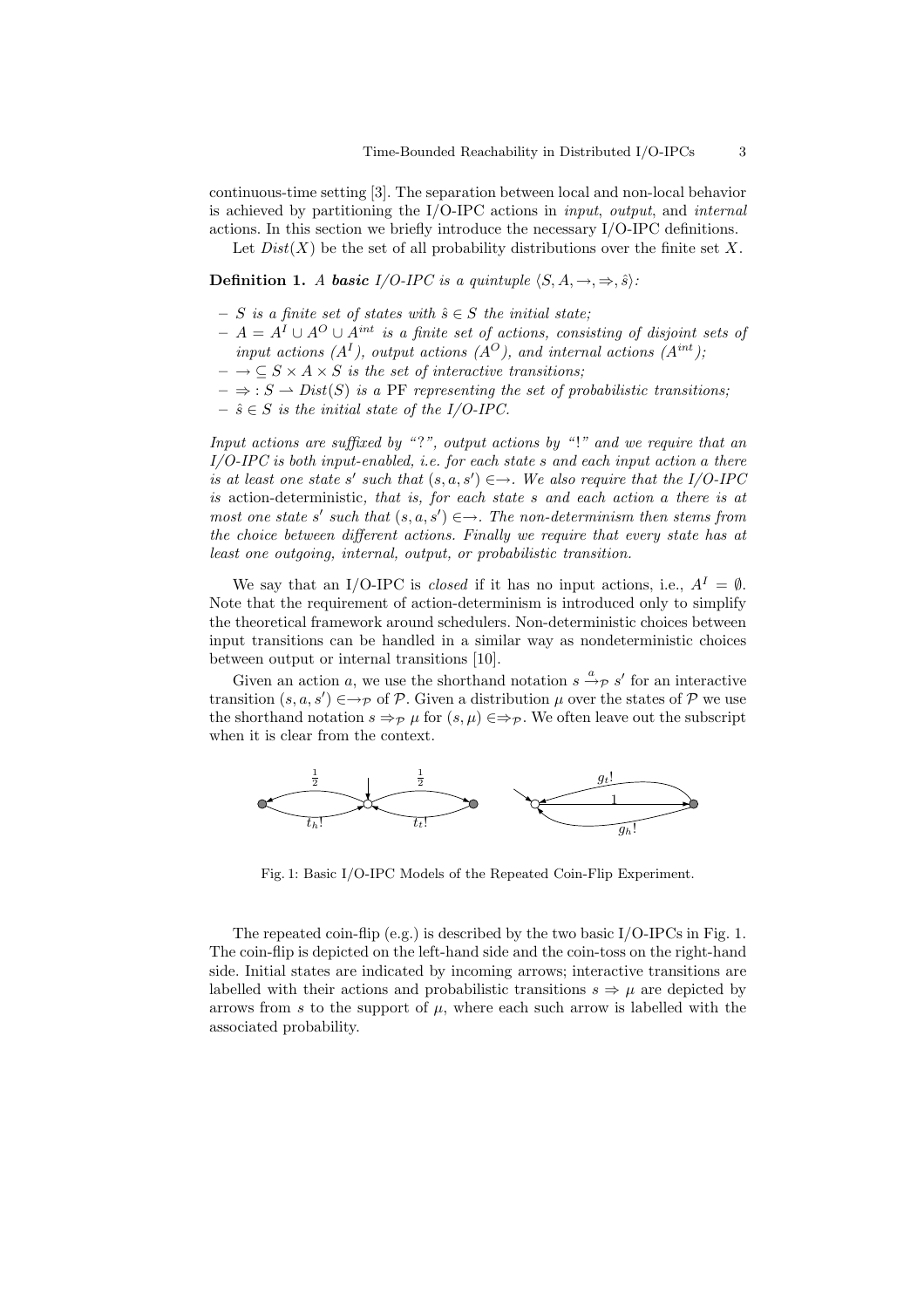#### 2.1 Parallel composition

Distributed I/O-IPCs are obtained through parallelizing  $(\text{``}||\text{''})$  simpler I/O-IPCs.

**Definition 2.** Two I/O-IPCs  $\mathcal{P}$  and  $\mathcal{Q}$  are composable if  $A_{\mathcal{P}}^O \cap A_{\mathcal{Q}}^O = A_{\mathcal{P}} \cap A_{\mathcal{Q}}^O$  $A_{\mathcal{Q}}^{int} = A_{\mathcal{P}}^{int} \cap A_{\mathcal{Q}} = \emptyset$ . If  $\mathcal{P}$  and  $\mathcal{Q}$  are composable then  $\mathcal{C} := \mathcal{P} \|\mathcal{Q}$  will be

$$
\langle S_{\mathcal{P}} \times S_{\mathcal{Q}}, A_{\mathcal{C}}^{I} \cup A_{\mathcal{C}}^{O} \cup A_{\mathcal{C}}^{int}, \rightarrow_{\mathcal{C}}, \Rightarrow_{\mathcal{C}}, (\hat{s}_{\mathcal{P}}, \hat{s}_{\mathcal{Q}}) \rangle,
$$

where  $A_{\mathcal{C}}^O := A_{\mathcal{P}}^O \cup A_{\mathcal{Q}}^O$ ,  $A_{\mathcal{C}}^I := (A_{\mathcal{P}}^I \cup A_{\mathcal{Q}}^I) \setminus A_{\mathcal{C}}^O$ ,  $A_{\mathcal{C}}^{int} = A_{\mathcal{P}}^{int} \cup A_{\mathcal{Q}}^{int}$  and the transition relations are

$$
\rightarrow_C = \{(s, t) \stackrel{a}{\rightarrow}_C (s', t) | s \stackrel{a}{\rightarrow}_P s', a \in A_P \setminus A_Q\}
$$
  

$$
\cup \{(s, t) \stackrel{a}{\rightarrow}_C (s, t') | t \stackrel{a}{\rightarrow}_Q t', a \in A_Q \setminus A_P\}
$$
  

$$
\cup \{(s, t) \stackrel{a}{\rightarrow}_C (s', t') | s \stackrel{a}{\rightarrow}_P s', t \stackrel{a}{\rightarrow}_Q t', a \in A_P \cap A_Q\}
$$
  

$$
\Rightarrow_C = \{(s, t) \Rightarrow_C (\mu_s \times \mu_t) | s \Rightarrow_P \mu_s \land t \Rightarrow_Q \mu_t\}
$$

with  $\mu_s \times \mu_t$  denoting the product distribution on  $S_{\mathcal{P}} \times S_{\mathcal{Q}}$ .

Parallel composition can be extended to any finite set  $\mathcal C$  of I/O-IPCs in the usual way. Let  $\#\mathcal{C}$  denote the number of components of  $\mathcal{C}$ .

The result of synchronizing an input action with an output action through I/O-IPC parallelization will be an output action in the resulting model. As an example, the composition of the basic I/O-IPCs of Fig. 1 is depicted in Fig. 2.



Fig. 2: Distributed I/O-IPC Model of the Repeated Coin-Flip Experiment.

#### 2.2 Vanishing and tangible states

The use of distinct probabilistic and instantaneous transitions separates the concerns of time and interaction. In essence, it allows us to specify interactions between components which are instantaneous and do not have to be modeled with explicit time steps. We say that internal and output transitions are *immedi*ate and that probabilistic transitions are timed. We now assume that immediate transitions always take precedence over timed transitions. This assumption is known as the *maximal progress* assumption [14]. This separation between immediate and timed transitions is also reflected in the system states.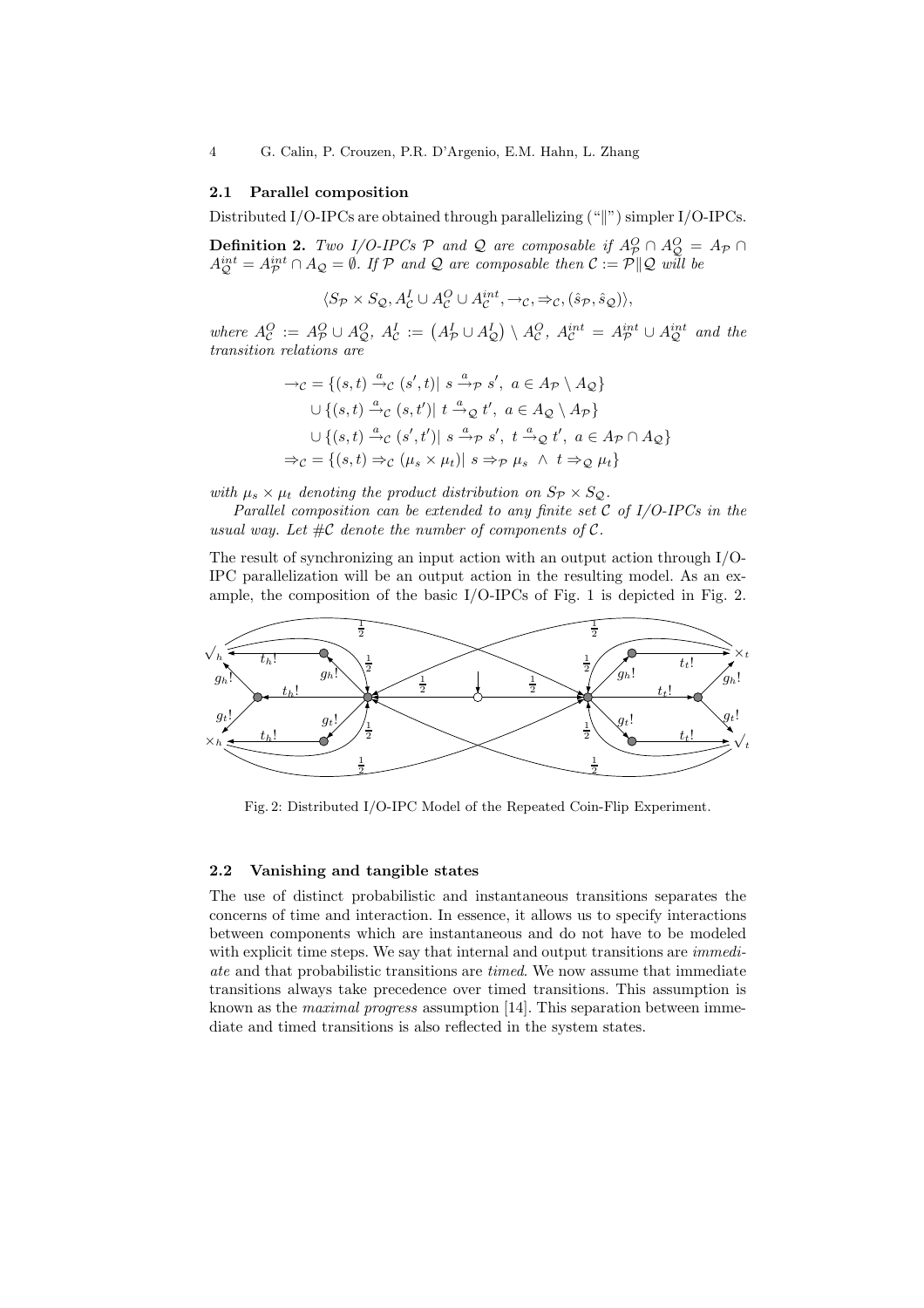Definition 3 (Vanishing/Tangible States). A state is called vanishing if at least one outgoing immediate transition is enabled in it. If only probabilistic actions are enabled in a state then it is called tangible.

The gray-colored nodes in Figures 1 and 2 are vanishing states, while the rest are all tangible states. For simplicity, in our current study we consider only models that do not exhibit Zeno behaviour (i.e. loops consisting of only immediate actions are not reachable/present in the distributed model).

#### 2.3 Paths

An I/O-IPC path describes one possible run of the I/O-IPC. In such a run, we start in a particular state, follow a transition to another state, and so forth.

**Definition 4.** Given an I/O-IPC  $\mathcal{P} = \langle S, A, \rightarrow, \Rightarrow, \hat{s} \rangle$ , a finite path of P of length  $n \in \mathbb{N}$  is a sequence  $s_0a_0s_1a_1 \ldots a_{n-1}s_n$  where states  $(s_i \in S$  for  $i \in [0,n])$ and either actions or distributions  $(a_i \in A \cup Dist(S),$  for  $i \in [0, n-1])$  are interleaved. For consecutive states  $s_i$  and  $s_{i+1}$  we find that either  $a_i \in A$  and  $(s_i, a_i, s_{i+1}) \in \rightarrow or \ a_i \in Dist(S), \ s_i \ \text{is} \ \text{tangle}, \ (s_i, a_i) \in \rightarrow, \ \text{and} \ a_i(s_{i+1}) > 0.$ An infinite path of  $P$  is an infinite sequence  $s_0a_0s_1a_1 \ldots$  interleaving states and actions/distributions. We denote the last state of a finite path  $\sigma$  as last $(\sigma)$ .

For studying time-bounded reachability, we need a notion of time. We follow the definition of time in IPCs and say that only probabilistic transitions take time, while interactive transitions are considered to take place immediately [5].

**Definition 5.** The elapsed time along a finite path  $\sigma$ , notation  $t(\sigma)$ , is defined recursively, for states s, actions a and distributions  $\mu$  over states:  $t(s) = 0$ ,  $t(\sigma as) = t(\sigma)$ , and  $t(\sigma \mu s) = t(\sigma) + 1$ .

#### 2.4 Schedulers

We now wish to associate paths of an I/O-IPC with probabilities. The usual strategy is to define the probability of a path as the multiplication of the probabilities of its transitions. To define such a probability for paths in an I/O-IPC we need some way of resolving the non-deterministic choice between interactive transitions in vanishing states of an I/O-IPC. For all states  $s \in S$ , let  $A^{en}_{s,\mathcal{P}} = \{a \in A^O | \exists s'.s \stackrel{a}{\rightarrow} s'\} \cup \{a \in A^{int} | \exists s'.s \stackrel{a}{\rightarrow} s'\}$  be the set of enabled immediate actions for s.

**Definition 6.** A scheduler for an I/O-IPC P is the function  $\eta_{\mathcal{P}}$ : Paths(P)  $\rightarrow$  $Dist(A_{\mathcal{P}})$ , such that positive probability are assigned only to actions enabled in the last state of a path:  $\eta_{\mathcal{P}}(\sigma)(a) > 0$  implies that  $a \in A^{en}_{last(\sigma), \mathcal{P}}$ .

If  $P$  is closed, then a scheduler determines the probability to observe a certain path, which also allows us to define time-bounded reachability probabilities. We give the details, in the context of distributed schedulers, in Section 4.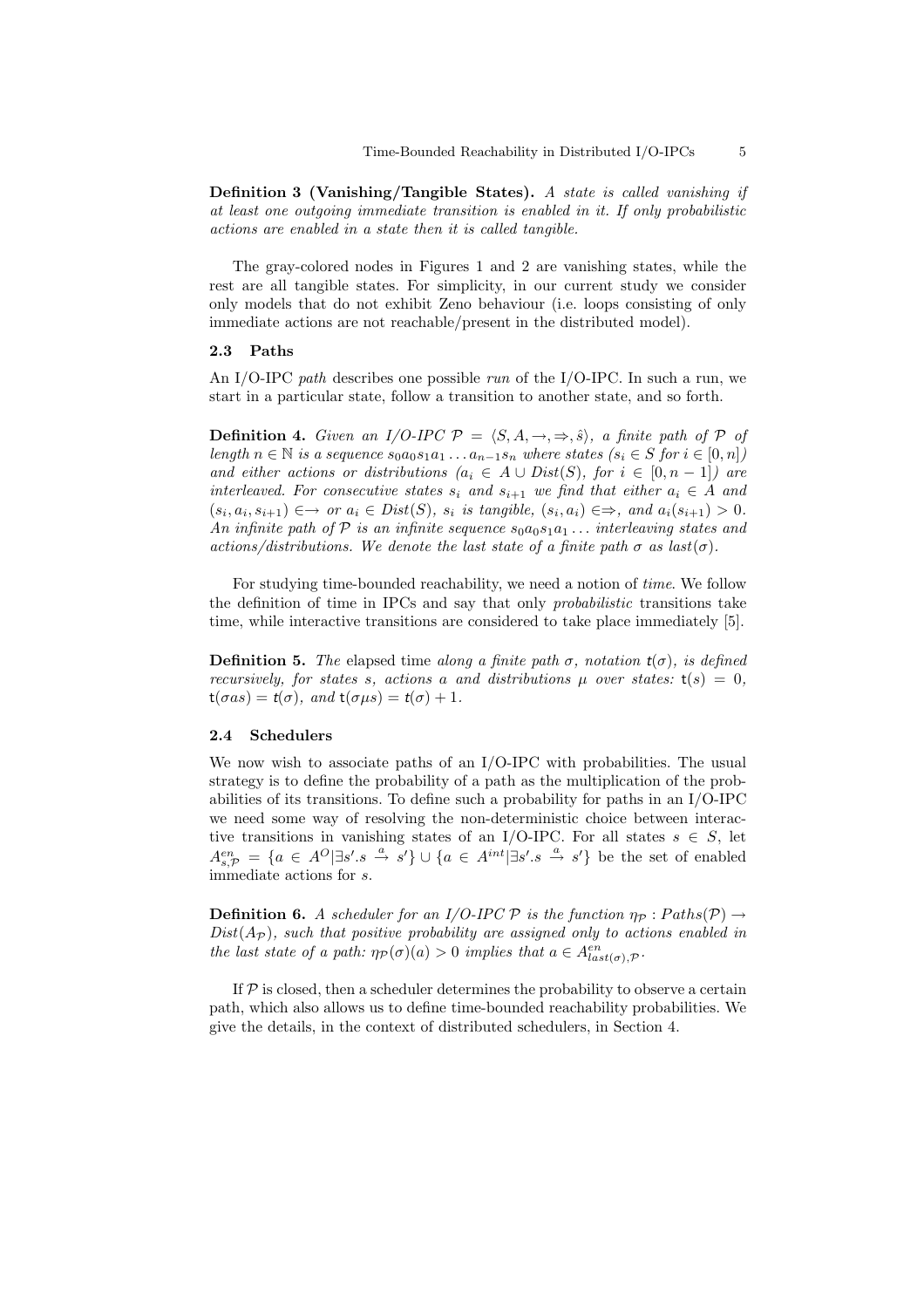6 G. Calin, P. Crouzen, P.R. D'Argenio, E.M. Hahn, L. Zhang

#### 3 Distributed Schedulers

As we have seen, the probability of reaching a set of goal states in a distributed I/O-IPC depends on how the nondeterminism of chosing an action is handled. By assigning probabilities to the available actions, a scheduler can be seen as a refinement of the I/O-IPC such that the induced model becomes deterministic. It can thus be said that a scheduler enables us to determine reachability probabilities in a deterministic fashion.

However, the class of all schedulers for the model of a distributed system contains schedulers that are unrealistic in that they allow components of the system to use non-local information to guide their local decisions. To overcome this problem, distributed schedulers have been introduced, that restrict the possible choices of a scheduler to make them more realistic in a distributed setting [10]. Distributed schedulers have originally been introduced for (switched) probabilistic input/output automata [2] and we adapt them here for our Input/Output Interactive Markov Chains formalism.

To illustrate the necessity of distributed schedulers, consider the game described in Fig. 2 where an unbiased coin is repeatedly tossed and guessed by two independent entities at the same time. We are interested in the probability to reach the set of states labelled  $\sqrt{\ }$  within a specified number t of timed(probabilistic) steps. This is exactly the probability that the guessing player guesses correctly within at most  $t$  tries. Intuitively, for each matching toss/guess, since the tossing player makes its choice probabilistically and the guessing player does not observe the outcome, the guessing player should have a probability of one half of making the right guess and winning the game.

However, it is clear that in the composed model there is a scheduler that arrives with probability one at a  $\sqrt{\ }$  state within at most one timed step. This scheduler simply chooses the action  $t<sub>h</sub>$  if heads is tossed and  $t<sub>t</sub>$  if tails is tossed, thereby always winning. The purpose of distributed schedulers is to make sure that the decision between  $t<sub>h</sub>$  and  $t<sub>t</sub>$  is made only based on *local* information.

#### 3.1 Distributed Schedulers

The main principle of distributed schedulers is to use a separate scheduler for each of the components of the system such that each has access only to their own scheduling history. To be able to reason about local information we first introduce path projections.

Given any distributed I/O-IPC  $C = \mathcal{P}_1 || \dots || \mathcal{P}_n$  and a path  $\sigma \in Paths(C)$ , the projection  $\sigma[\mathcal{P}_i]$  of  $\sigma$  on C's *i*-th basic component is given by:

$$
- (\hat{s}_{\mathcal{C}})[\mathcal{P}_i] = \pi_i(\hat{s}_{\mathcal{C}})
$$
  
\n
$$
- (\sigma as)[\mathcal{P}_i] = \begin{cases} \sigma[\mathcal{P}_i] & \text{if } a \notin A_{\mathcal{P}_i} \\ (\sigma[\mathcal{P}_i])a(\pi_i(s)) & \text{if } a \in A_{\mathcal{P}_i} \\ - (\sigma(\mu_1 \times \cdots \times \mu_n)s)[\mathcal{P}_i] = (\sigma[\mathcal{P}_i])\mu_i(\pi_i(s)). \end{cases}
$$

where  $\pi_i ((s_1, \ldots, s_n)) = s_i$  for all  $(s_1, \ldots, s_n) \in S_{\mathcal{C}}$ .

A *local* scheduler for  $P$  is simply any scheduler for  $P$  as given by Def. 6. A local scheduler resolves the nondeterminism arising from choices between enabled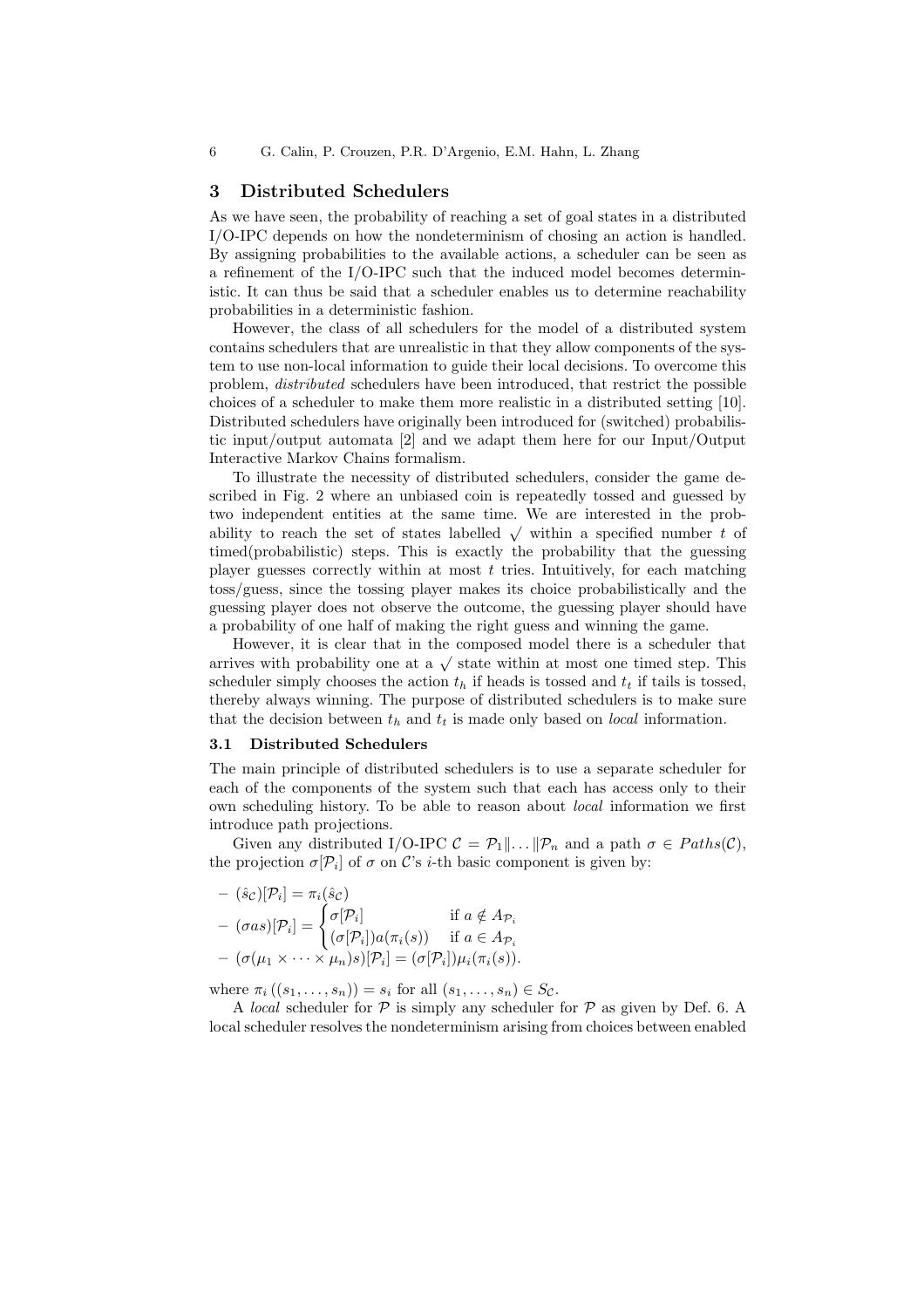output and internal actions in one of the components. However, nondeterminism may also arise from the interleaving of the different components. In other words, if for some state in a distributed I/O-IPC, two or more components have enabled immediate actions, then it must be decided which component acts first. This decision is made by the interleaving scheduler.

**Definition 7.** Given a distributed I/O-IPC  $C = \mathcal{P}_1 || \dots || \mathcal{P}_n$ , an interleaving scheduler  $\mathcal{I}: Paths(\mathcal{C}) \to Dist(\{\mathcal{P}_1,\ldots,\mathcal{P}_n\})$  is defined for paths  $\sigma$  such that  $last(\sigma)$  is vanishing. The interleaving scheduler  $\mathcal I$  chooses probabilistically an enabled component of the distributed system, i.e., we have that  $\mathcal{I}(\sigma)(\mathcal{P}_i) > 0$ implies  $A^{en}_{last(\sigma[\mathcal{P}_i]), \mathcal{P}_i} \neq \emptyset$ .

Local schedulers and an interleaving scheduler form a distributed scheduler.

**Definition 8.** Given a distributed I/O-IPC  $C = \mathcal{P}_1 || \dots || \mathcal{P}_n$ , local schedulers  $\eta_{\mathcal{P}_1}, \ldots, \eta_{\mathcal{P}_1}$ , and interleaving scheduler *I*, the associated distributed scheduler is the function  $\eta_c : Paths(C) \to Dist(A_C)$  such that, for all  $\sigma \in Paths(C)$  with  $last(\sigma)$  vanishing and for all  $a \in A_{\mathcal{C}}$ :

$$
\eta_{\mathcal{C}}(\sigma)(a) = \sum_{i=1}^{n} \mathcal{I}(\sigma)(\mathcal{P}_{i}) \cdot \eta_{\mathcal{P}_{i}}(\sigma[\mathcal{P}_{i}])(a)
$$

We denote the set of all distributed schedulers as DS.

#### 3.2 Strongly Distributed Schedulers

Although the class of distributed schedulers already realistically restricts the local decisions of processes in a distributed setting, in certain cases there exist distributed schedulers, where the interleaving schedulers are to powerful. In essence, the problem is that a distributed scheduler may use information from a component  $P_1$  to decide how to pick between components  $P_2$  and  $P_3$ . In certain settings this is unrealistic. To counter this problem strongly distributed schedulers have been introduced [10].

Given any two components  $P_i$ ,  $P_j$  of a distributed I/O-IPC  $C = P_1 || \dots || P_n$ , consider the following property: for all  $\sigma$ ,  $\sigma'$  such that  $\sigma[P_i] = \sigma'[P_i]$  and  $\sigma[P_j] =$  $\sigma'[P_j]$ , if  $\mathcal{I}(\sigma)(P_i) + \mathcal{I}(\sigma)(P_j) \neq 0$  and  $\mathcal{I}(\sigma')(P_i) + \mathcal{I}(\sigma')(P_j) \neq 0$  then

$$
\frac{\mathcal{I}(\sigma)(P_i)}{\mathcal{I}(\sigma)(P_i) + \mathcal{I}(\sigma)(P_j)} = \frac{\mathcal{I}(\sigma')(P_i)}{\mathcal{I}(\sigma')(P_i) + \mathcal{I}(\sigma')(P_j)}.
$$
(1)

**Definition 9.** A scheduler  $\eta$  is strongly distributed if it is distributed and the restriction in Eq. (1) holds for the interleaving scheduler  $\mathcal I$  of  $\eta$ .

The intuition behind strongly distributed scheduler is that the choices the interleaving scheduler makes between two components  $P_i$ ,  $P_j$  should be consistent with respect to the local paths of  $P_i$ ,  $P_j$ . If for two global paths, the local paths of  $P_i$ ,  $P_j$  are identical, then the probability of choosing  $P_i$  under the condition that we choose either  $P_i$  or  $P_j$  should be identical for both global paths.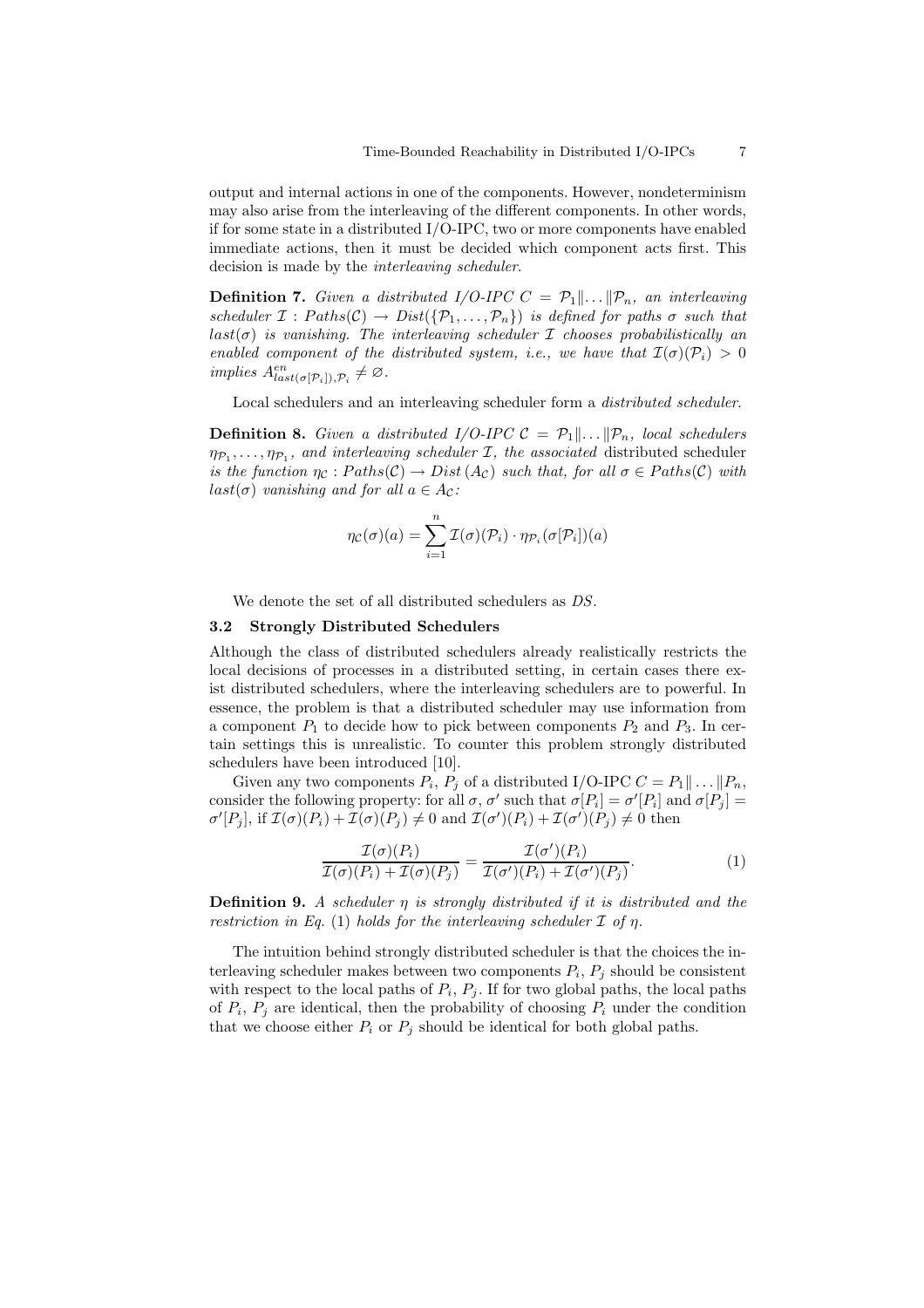Strongly distributed schedulers are useful depending on which system is considered for study [10]. When analyzing an auctioning protocol, for example, where each component models one of the bidders, then the order in which the bidders interact with the auctioneer should not leak information that can be used to the advantage of the other bidders. In such a situation, strongly distributed schedulers would provide more adequate worst-case/best-case probabilities.

However, if the interleaving scheduler should have access to the history of the components (as it might be the case for a kernel scheduler on a computer) then distributed schedulers should be considered, as the strongly distributed version might rule out valid possibilities.

We denote the set of all distributed schedulers as SDS.

### 4 Induced Probability Measure

When all the non-deterministic choices in a distributed I/O-IPC are resolved by a scheduler, we end up with a probability measure on sets of paths of the I/O-IPC. We define this probability measure in a similar way as is done for IPCs [15]. We fix a closed distributed I/O-IPC  $C = \mathcal{P}_1 || \dots || \mathcal{P}_n$  with state space  $S_{\mathcal{C}}$ , actions  $A_{\mathcal{C}}$ , and initial state  $\hat{s}$ .

The cylinder induced by the finite path  $\sigma$  is the set of infinite paths  $\sigma$ <sup> $\uparrow$ </sup> =  $\{\sigma' \mid \sigma' \text{ is infinite and } \sigma \text{ is a prefix of } \sigma'\}.$  Let the set of cylinders generate the  $\sigma$ -algebra on infinite paths of C.

**Definition 10.** Let n be a (possibly strongly) distributed scheduler on C. The probability measure induced by  $\eta$  on the set of infinite paths is the unique probability measure  $P_n$  such that, for any state s in  $S_c$ , any action a in  $A_c$  and any distribution  $\mu \in Dist(S_{\mathcal{C}})$ :

$$
P_{\eta}(s^{\uparrow}) = \begin{cases} 1 & \text{if } s = \hat{s} \\ 0 & \text{otherwise} \end{cases}
$$
  
\n
$$
P_{\eta}(\sigma as^{\uparrow}) = \begin{cases} P_{\eta}(\sigma^{\uparrow}) \cdot \eta(\sigma)(a) & \text{if } last(\sigma) \text{ is vanishing and } last(\sigma) \xrightarrow{a} s \\ 0 & \text{otherwise} \end{cases}
$$
  
\n
$$
P_{\eta}(\sigma \mu s^{\uparrow}) = \begin{cases} P_{\eta}(\sigma^{\uparrow}) \cdot \mu(s) & \text{if } last(\sigma) \text{ is tangle and } last(\sigma) \Rightarrow \mu \\ 0 & \text{otherwise} \end{cases}
$$

We are now ready to define time-bounded reachability for I/O-IPCs.

**Definition 11.** Given an I/O-IPC  $\mathcal P$  with an initial distribution, a set of goal states G and a time-bound  $t \in \mathbb{N}$ , we have that the probability to reach G within t time-steps, denoted  $P_{\eta}(\Diamond^{\leq t}\mathcal{G})$ , is:

$$
P_{\eta}(\Diamond^{\leq t}\mathcal{G})=P_{\eta}(\bigcup\{\sigma^{\uparrow} \mid t(\sigma) \leq t \text{ and } last(\sigma) \in \mathcal{G}\})
$$

#### 5 Parametric Markov Models

To compute time-bounded reachability probabilities we will transform distributed I/O-IPCs into Parametric Markov models (see Section 6). In this section we give a brief overview of parametric Markov Chains [7, 12, 11]. First, we introduce some general notations.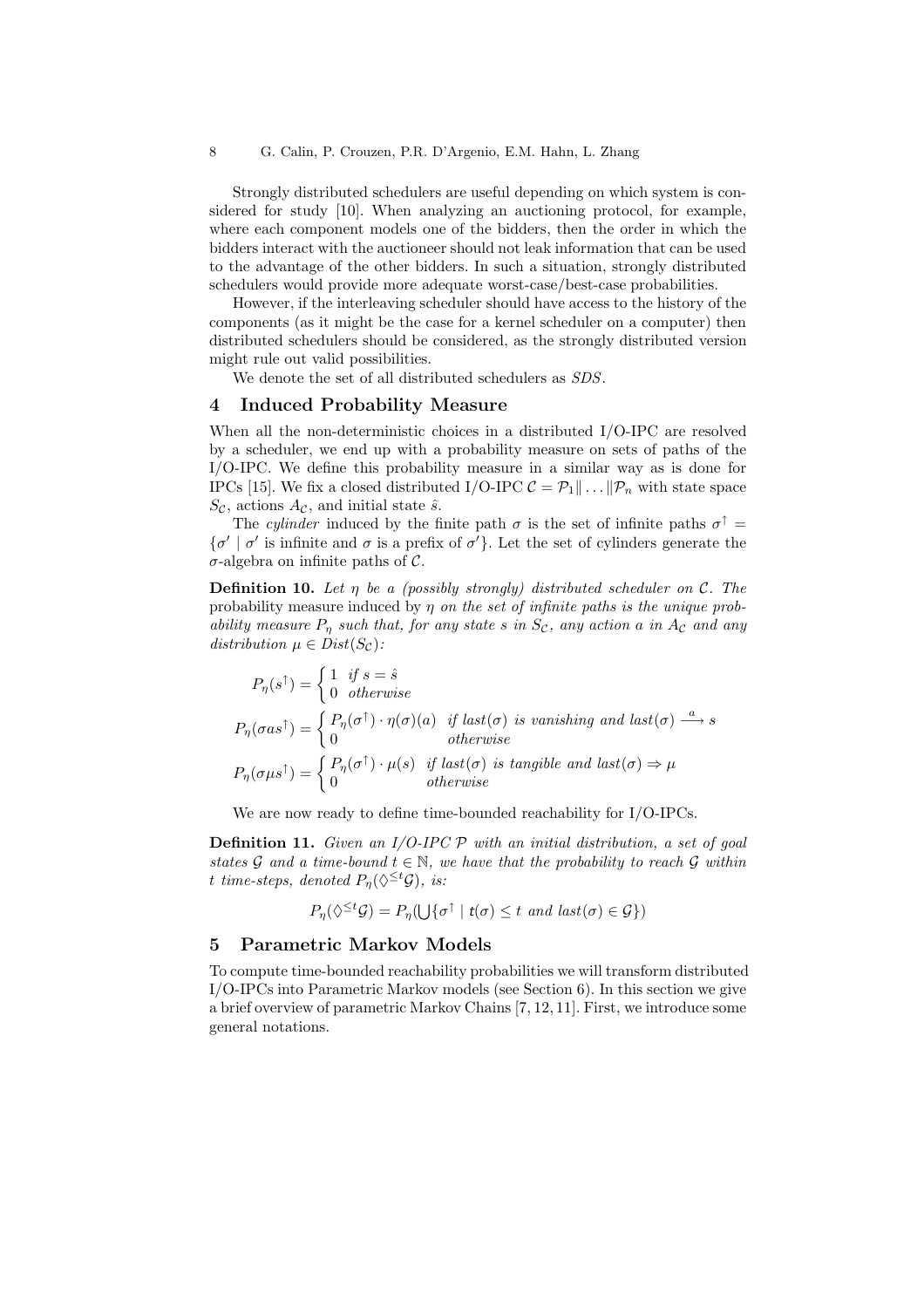Let S be a finite set of states. We let  $V = \{x_1, \ldots, x_n\}$  denote a set of variables with domain R. An assignment  $\zeta$  is a function  $\zeta : V \to \mathbb{R}$ . A polynomial g over V is a sum of monomials  $g(x_1, \ldots, x_n) = \sum_{i_1, \ldots, i_n} a_{i_1, \ldots, i_n} x_1^{i_1} \cdots x_n^{i_n}$  where each  $i_j \in \mathbb{N}_0$  and each  $a_{i_1,\dots,i_n} \in \mathbb{R}$ . A rational function f over a set of variables V is a fraction  $f(x_1, \ldots, x_n) = f_1(x_1, \ldots, x_n) / f_2(x_1, \ldots, x_n)$  of two polynomials  $f_1, f_2$  over  $V$ .

Let  $\mathcal{F}_V$  denote the set of rational functions from V to R. Given  $f \in \mathcal{F}_V$  and an assignment  $\zeta$ , we let  $\zeta(f)$  denote the rational function obtained by substituting each occurrence of  $x \in V$  with  $\zeta(x)$ .

**Definition 12.** A parametric Markov chain (PMC) is a tuple  $\mathcal{D} = (S, \hat{s}, P, V)$ where S is a finite set of states,  $\hat{s}$  is the initial state,  $V = \{v_1, \ldots, v_n\}$  is a finite set of parameters and **P** is the probability matrix  $\mathbf{P}: S \times S \to \mathcal{F}_V$ .

The matrix P denotes the probabilities to go from one state to another in one step. We now generalize this for  $k$  steps.

**Definition 13.** Given a PMC  $\mathcal{D} = (S, \hat{s}, P, V)$ , the k-step probability matrix  $\mathbf{P}_k, k \in \mathbb{N}$ , is defined recursively for any  $k' > 1$  and states  $s, s' \in S$ :

$$
\mathbf{P}_0(s, s') = \begin{cases} 1 & \text{if } s = s' \\ 0 & \text{if } s \neq s' \end{cases}
$$

$$
\mathbf{P}_{k'}(s, s') = \sum_{s'' \in S} \mathbf{P}_{k'-1}(s, s'') \cdot \mathbf{P}(s'', s')
$$

### 6 Parametric Interpretation

By having the scheduler  $\eta$  fixed,  $P_n$  together with the scheduled I/O IPC C would become deterministic. The *big* difference to, e.g., DTMC models is that in our case the model is not memoryless (the scheduler depends on entire paths). However, by treating the interleaving and local scheduler decisions as unknowns we arrive at analyzing parametric Markov Chains, the parameters being precisely the decisions that the interleaving and local schedulers perform.

We have seen in Section 4 that fixing the scheduler of a distributed I/O-IPC induces a probability measure on paths. Our approach is now to fix the scheduler parametrically, i.e., by treating the probabilities chosen by the interleaving and local schedulers as parameters. We will show that this *unfolding* of the I/O-IPC induces a PMC (see Section 5) whose states are paths of the distributed I/O-IPC. To make sure the induced PMC is finite we generate it only for paths up to a specific time-bound  $t$ . We then prove that computing the probability to reach a set of states within t time-units for the induced PMC is equivalent to computing it for the I/O-IPC.

To give an idea of how this unfolding works, consider again the repeated coin-flip experiment, depicted in Fig. 1 and 2. Intuitively it should hold that  $Pr(\lozenge^2 \{\sqrt{h}, \sqrt{t}\}) = 3/4$  if we assume the guessing player has no information about the outcome of each coin-flip. Fig. 3 describes the unfolding of the distributed I/O-IPC from Figure 2 up to time-point 2. On the right-hand side we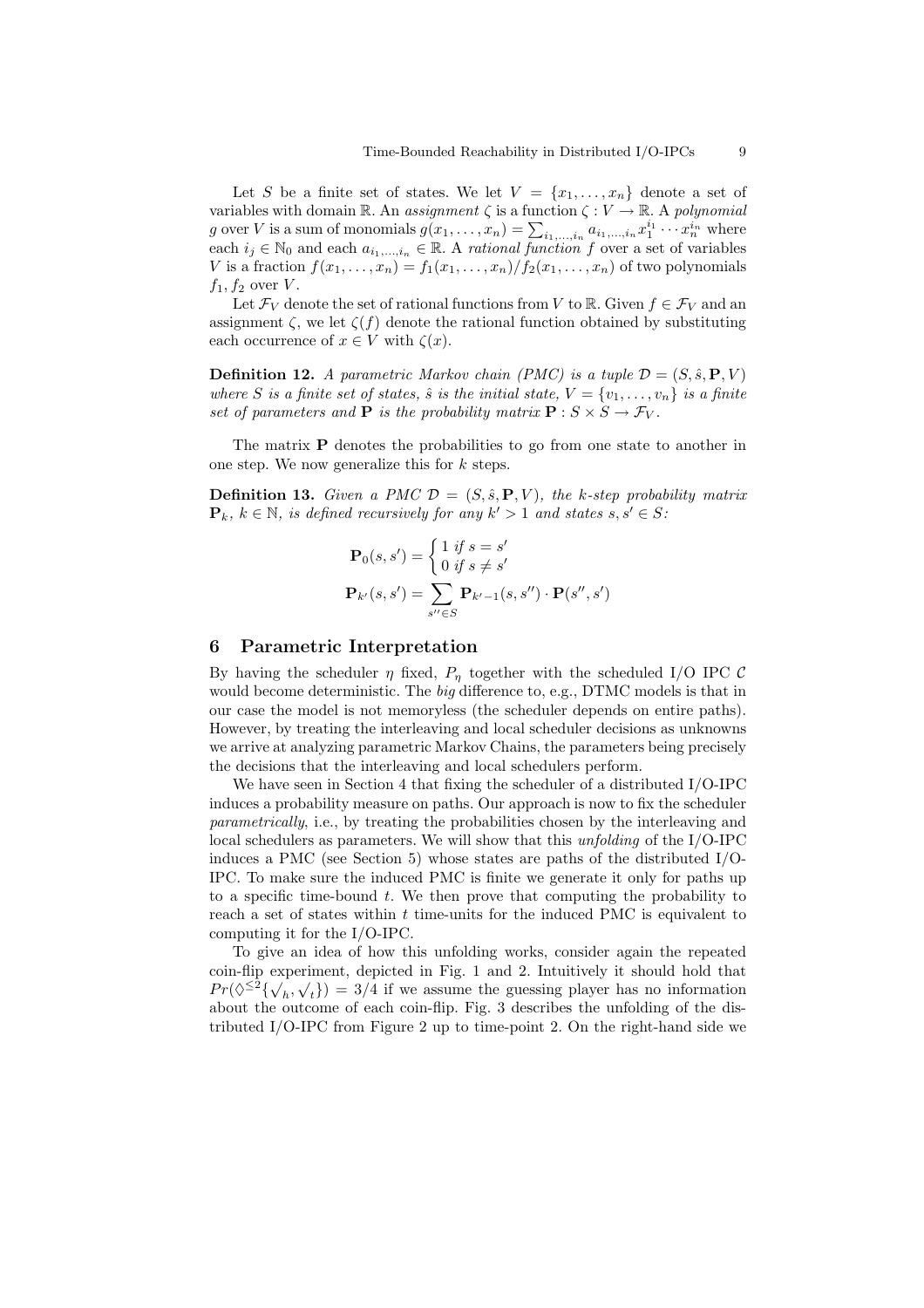see the structure of the PMC for one time-step. The unfolding up to 2 time steps is shown schematically on the left-hand side, where each square represents a copy of the structure on the right-hand side.



Fig. 3: Repeated Coin-Flip Experiment (PMC-unfolding Scheme up to Time 2)

The local scheduler decisions in this case for each repeating structure  $P_k$  are  $x_k^h, x_k^t$  s.t.  $x_k^h + x_k^t = 1$  and the interleaving scheduler decisions are  $i_k^g, i_k^f, j_k^g, j_k^f$ s.t.  $i_k^g + i_k^f = j_k^g + j_k^f = 1$ . Here  $x_k^h$ , for example, denotes the probability assigned by the local scheduler for the guesser to pick "heads" for a local path ending in a "heads" vs. "tail" choice. The parameters  $i_k^g$  and  $i_k^f$  denote the probabilities the interleaving scheduler assigns to the "guessing" model and the "flipping model" respectively, for a given global path which enables them both.

Now,  $Pr(\lozenge^2 \{ \bigvee_h, \bigvee_t \})$  can be computed as the sum of the cumulated probabilities on the paths leading to  $\{\sqrt{h}, \sqrt{t}\}$  states by using the given unfolding in Fig. 3 and the above parameter restrictions:

$$
\begin{aligned} &\frac{1}{2}\Big(x_0^h\cdot i_0^g+i_0^f\cdot x_0^h+(x_0^t\cdot i_0^g+i_0^f\cdot x_0^t)\cdot\big[\frac{1}{2}(x_1^h\cdot i_1^g+i_1^f\cdot x_1^h)+\frac{1}{2}(x_1^t\cdot i_1^g+x_1^t\cdot i_1^f)\big]\Big)+\\ &\frac{1}{2}\Big(x_0^t\cdot i_0^g+i_0^f\cdot x_0^t+(x_0^h\cdot i_0^g+i_0^f\cdot x_0^h)\cdot\big[\frac{1}{2}(x_2^h\cdot i_2^g+i_2^f\cdot x_2^h)+\frac{1}{2}(x_2^t\cdot i_2^g+i_2^f\cdot x_2^t)\big]\Big)=\\ &\frac{1}{2}(x_0^h+x_0^t\cdot (\frac{1}{2}x_1^h+\frac{1}{2}x_1^t))+\frac{1}{2}(x_0^t+x_0^h\cdot (\frac{1}{2}x_2^h+\frac{1}{2}x_2^t))=\frac{3}{4} \end{aligned}
$$

We now define the above interpretation of scheduler decisions as parameters formally.

**Definition 14.** Let  $S^t_{\mathcal{C}} \subseteq Paths(\mathcal{C})$  be the set of all paths in a closed, distributed  $I/O\text{-}IPC \mathcal{C} = \mathcal{P}_1 \| \dots \| \mathcal{P}_n$ , with time-length  $\leq t$ . Define the parameters set V by

$$
V = \{ y_{\sigma}^i \mid \sigma \in S_{\mathcal{C}}^t, 1 \le i \le \#\mathcal{C}, A_{last(\sigma[\mathcal{P}_i]), \mathcal{P}_i}^{en} \neq \varnothing \} \cup
$$

$$
\{ x_{\sigma[\mathcal{P}_i]}^a \mid \sigma \in S_{\mathcal{C}}^t, 1 \le i \le \#\mathcal{C}, a \in A_{last(\sigma[\mathcal{P}_i]), \mathcal{P}_i}^{en} \}
$$

and let **P** match the induced probability measure, namely for any path  $\sigma \in S_{\mathcal{C}}^t$ , any state s of C, any action a of C and any distribution  $\mu$  over the states of C:  $\mathbf{P}(\sigma, \sigma as) = y^i_{\sigma} \cdot x^a_{\sigma[\mathcal{P}_i]}$  if last $(\sigma)$  is vanishing, last $(\sigma) \stackrel{a}{\rightarrow} s$ ,  $a \in A^{en}_{last(\sigma[\mathcal{P}_i]), \mathcal{P}_i}$  $P(\sigma, \sigma \mu s) = \mu(s)$  if last( $\sigma$ ) is tangible,  $t(\sigma) < t$ , last( $\sigma$ )  $\Rightarrow \mu$  $P(\sigma, \sigma) = 1$  if last( $\sigma$ ) is tangible,  $t(\sigma) = t$ .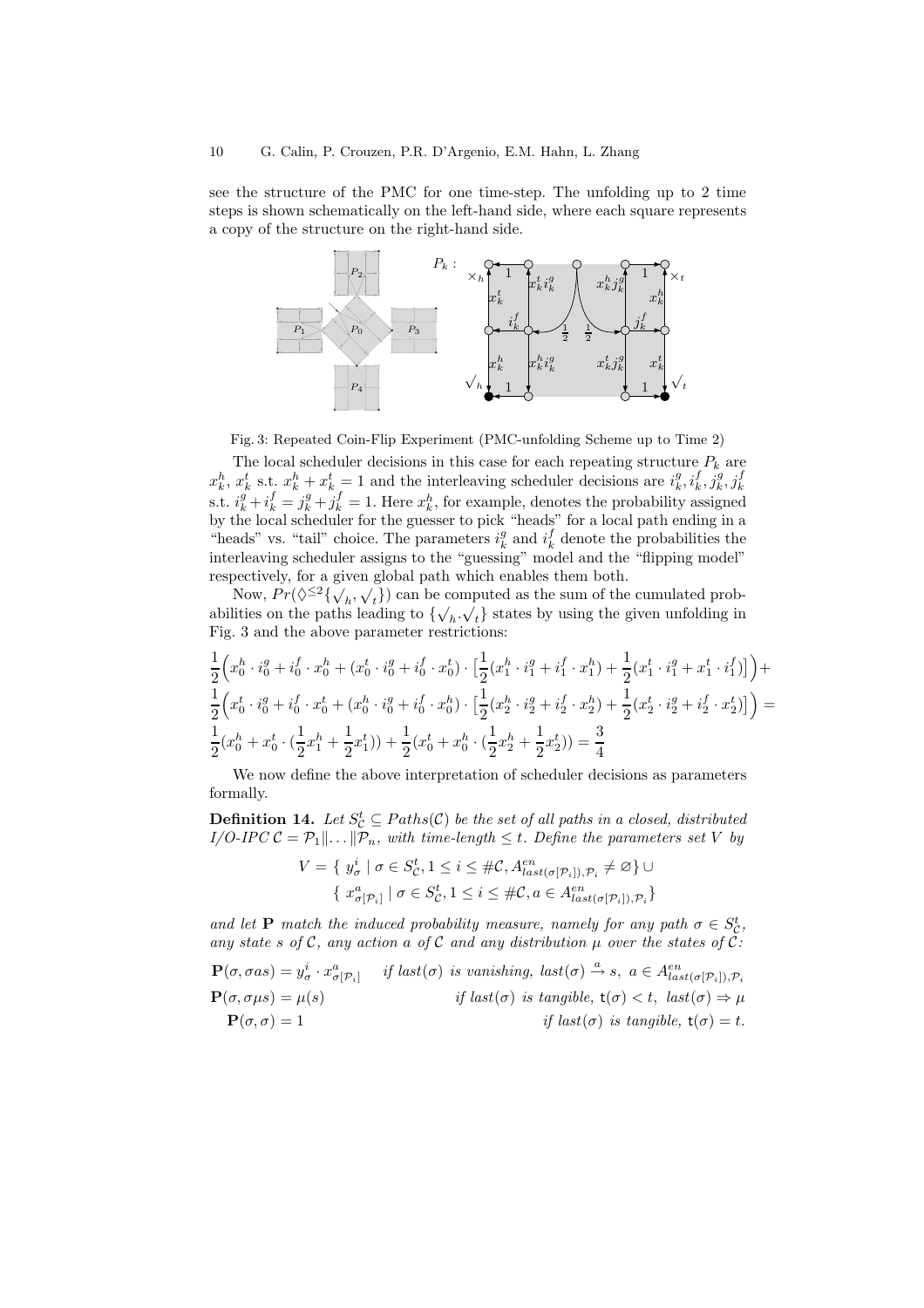All other transition probabilities are zero. The unfolding of the  $I/O$ -IPC  $C$  up to time bound t is then the PMC  $\mathcal{D} = (S_{\mathcal{C}}^t, \hat{s}_{\mathcal{C}}, \mathbf{P}, V)$ .

The finiteness of  $S_C^t$  and V is guaranteed by the exclusion of infinite chains consisting of only immediate actions, as it implies that for each state in  $\mathcal C$  a tangible state is reachable within a finite number of non-probabilistic steps. The variables in Def. 14 can be restricted to ensure that they represent valid scheduler decisions in the following way:

$$
0 \le v \le 1 \qquad \text{if } v \in V
$$
  
\n
$$
\sum_{a \in A} x^a_{\sigma[\mathcal{P}_i]} = 1 \quad \text{if } \sigma \in S^t_C \text{ and } 1 \le i \le \#\mathcal{C} \text{ with } A = A^{en}_{last(\sigma[\mathcal{P}_i]), \mathcal{P}_i} \qquad (2)
$$
  
\n
$$
\sum_{i \in I} y^i_{\sigma} = 1 \qquad \text{if } \sigma \in S^t_C \text{ with } I = \{i \mid 1 \le i \le \#\mathcal{C}, last(\sigma[P_i]) \text{ vanishing}\}
$$

Under these restrictions we can connect path probabilities of I/O-IPCs to k-step transition probabilities of the induced PMC.

**Lemma 1.** For a closed, distributed  $I/O$ -IPC C, let  $D$  be as in Def. 14. Then

- (i) For all distributed scheduler  $\eta$  there is an assignment  $\zeta : V \to [0,1]$  satisfying 2 such that for all  $\sigma \in S_{\mathcal{C}}^t$ :  $P_{\eta}(\sigma^{\uparrow}) = \zeta(\mathbf{P}_k(\hat{s}, \sigma))$  where k is the length of  $\sigma$ .
- (ii) Reciprocally, for all assignment  $\zeta : V \to [0,1]$  satisfying (2) there is a distributed scheduler  $\eta$  such that for all  $\sigma \in S_{\mathcal{C}}^t$ :  $P_{\eta}(\sigma^{\uparrow}) = \zeta(\mathbf{P}_k(\hat{s}, \sigma)).$

The proof of Lemma 1 can be found in Appendix A.

We can now reformulate the bounded reachability problem for I/O-IPCs under distributed schedulers as an unbounded reachability problem for the associated induced PMC.

**Theorem 1.** Time-bounded reachability for an  $I/O$ -IPC  $C$  under distributed schedulers is equivalent to checking time-unbounded reachability on the PMC  $\mathcal{D} = (S_{\mathcal{C}}^t, \hat{s}_{\mathcal{C}}, \mathbf{P}, V)$  as in Def. 14 for assignments that satisfy (2):

$$
\sup_{\eta \in DS} P_{\eta}(\Diamond^{\leq t} \mathcal{G}) = \sup_{\zeta \text{ sat. (2)}} \zeta(P_{\mathcal{D}}(\Diamond \mathcal{G})) \text{ and } \inf_{\eta \in DS} P_{\eta}(\Diamond^{\leq t} \mathcal{G}) = \inf_{\zeta \text{ sat. (2)}} \zeta(P_{\mathcal{D}}(\Diamond \mathcal{G})).
$$

The proof of Theorem 1 can be found in Appendix A.

To extend this result to strongly distributed schedulers we must further restrict the variables of the induced PMC such that the allwoed assignments match the strongly distributed schedulers. First we introduce new variables which represent the conditional probabilities in (1). For every  $i, j, 1 \leq i, j \leq \#\mathcal{C}, i \neq j$ , and  $\sigma \in S_{\mathcal{C}}^{t}$ , define a new variable  $z_{\sigma[\tilde{\tau}]}^{i,j}$  $\sigma[\mathcal{P}_i], \sigma[\mathcal{P}_j] \notin V$ . Notice that two different  $\sigma, \sigma' \in S_{\mathcal{C}}^{t}$  may induce the same variable if  $\sigma[\mathcal{P}_i] = \sigma'[\mathcal{P}_i]$  and  $\sigma[\mathcal{P}_j] = \sigma'[\mathcal{P}_j]$ . We write  $V_z$  for the set of all such variables  $z_{\sigma}^{i,j}$  $\sigma[\mathcal{P}_i], \sigma[\mathcal{P}_j]$  .

Using these new variables we pose new restrictions on the variables in the induced PMC of a distributed I/O-IPC.

$$
z^{i,j}_{\sigma[\mathcal{P}_i],\sigma[\mathcal{P}_j]}(y^i_{\sigma} + y^j_{\sigma}) = y^i_{\sigma} \quad \text{if } 1 \le i, j \le \#\mathcal{C}, \ i \ne j, \text{ and } \sigma \in S^t_{\mathcal{C}} \tag{3}
$$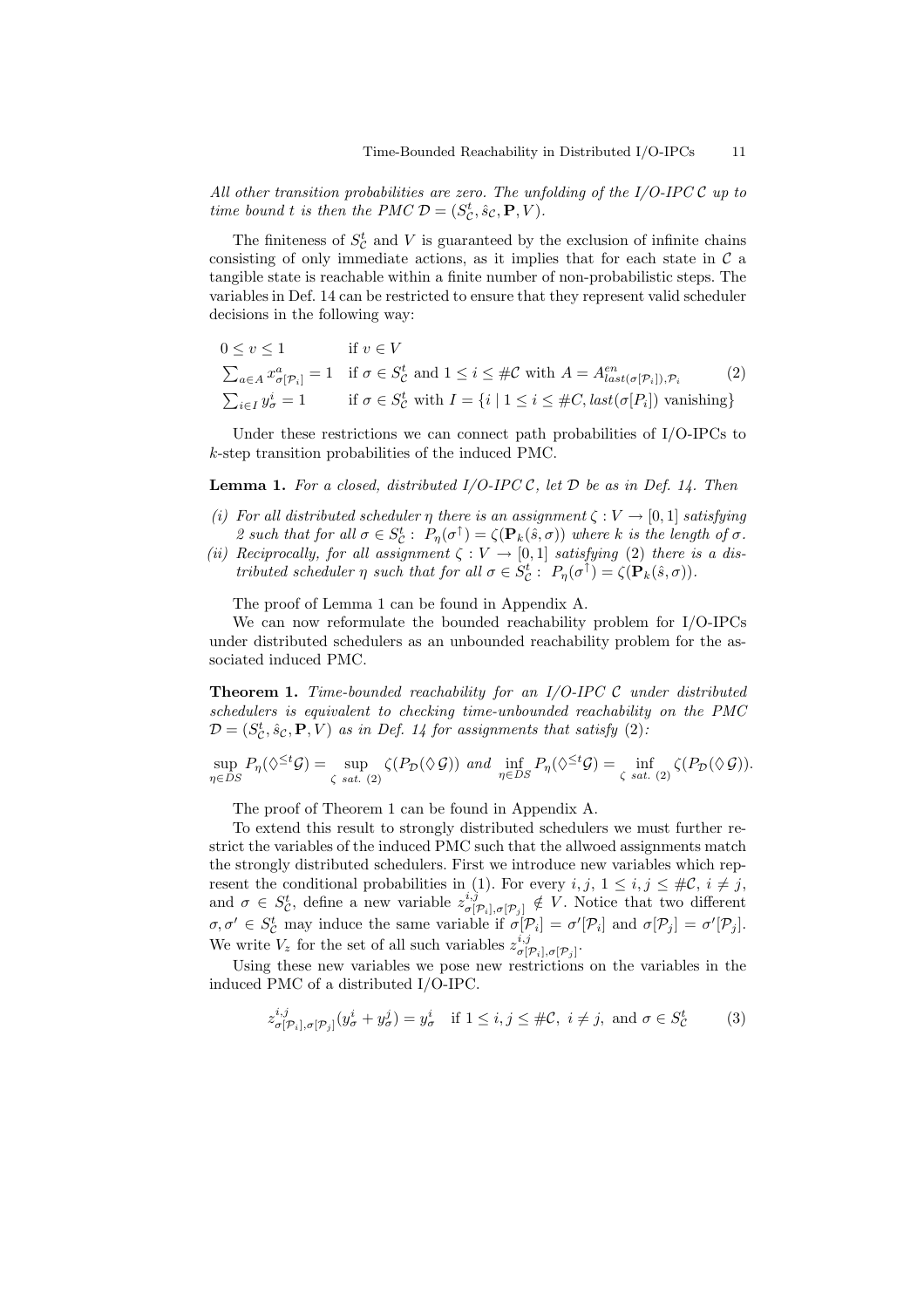**Theorem 2.** Time-bounded reachability for an  $I/O$ -IPC  $C$  under strongly distributed schedulers is equivalent to checking reachability on the parametric Markov model  $\mathcal{D} = (S_{\mathcal{C}}^t, \hat{s}_{\mathcal{C}}, \mathbf{P}, V \cup V_z)$  resulted through unfolding as in Def. 14 under the assumptions (2) and (3).

The proof of Theorem 2 can be found in Appendix A.

Time-unbounded reachability probabilities for PMCs can be computed using the tool PARAM, which, since our PMC models are acyclic, results in analyzing a set of polynomial functions over the given variables. These polynomial functions can then be optimized under the constraints given by  $(2)$  and  $-$  for strongly distributed schedulers  $-$  (3) using standard numerical solvers. Together, these steps form our algorithm.

## 7 Algorithm

We now present our algorithm to compute extremal time-bounded reachability probabilities for distributed I/O-IPCs. Our algorithm requires the following inputs: a closed, distributed I/O-IPC which exhibits no Zeno-behavior  $\mathcal{C}$ , a timebound t, and a set of goal states  $\mathcal{G}$ . The following steps are sequentially executed:

- 1. The I/O-IPC is unfolded up to time-bound t, yielding a PMC (as per Def. 14). Additionally linear constraints on the parameters are provided to ensure that all scheduler decisions lie in the interval [0, 1] and that specific sets of parameters sum up to 1. In the case of strongly distributed schedulers, non-linear constraints are also generated as described in Thm. 2.
- 2. The time-unbounded reachability probability for the set of goal states  $\mathcal G$  is calculated parametrically for the PMC generated in step 1 using the PARAM tool [11]. The result is a polynomial function.
- 3. The polynomial function generated in step 2 is optimized under the constraints generated in step 3 using non-linear programming. We have used the active-set algorithm [8, 13] provided by the fmincon function of Matlab<sup>4</sup>, but any non-linear programming tool can in principal be used.

An overview of this tool-chain is presented in Fig. 4. The tool which unfolds the I/O-IPC and generates a PMC together with linear and non-linear constraints is still under development. We have, however generated PMC models and constraints semi-automatically for several case studies which we present next.

# 8 Case Studies

In this section we apply our algorithm to three case studies. Since the Unfolder tool, which translates distributed I/O-IPCs into PMCs and constraints, is still under development we have generated PMCs and constraints for these cases in a semi-automatic way. The PARAM tool has been run on a computer with a 3 Ghz processor and 1 GB of memory, while Matlab was run on a computer with two 1.2 Ghz processors and 2 GB of memory. All I/O-IPC and PMC models are available from the authors.

<sup>4</sup> See http://www.mathworks.com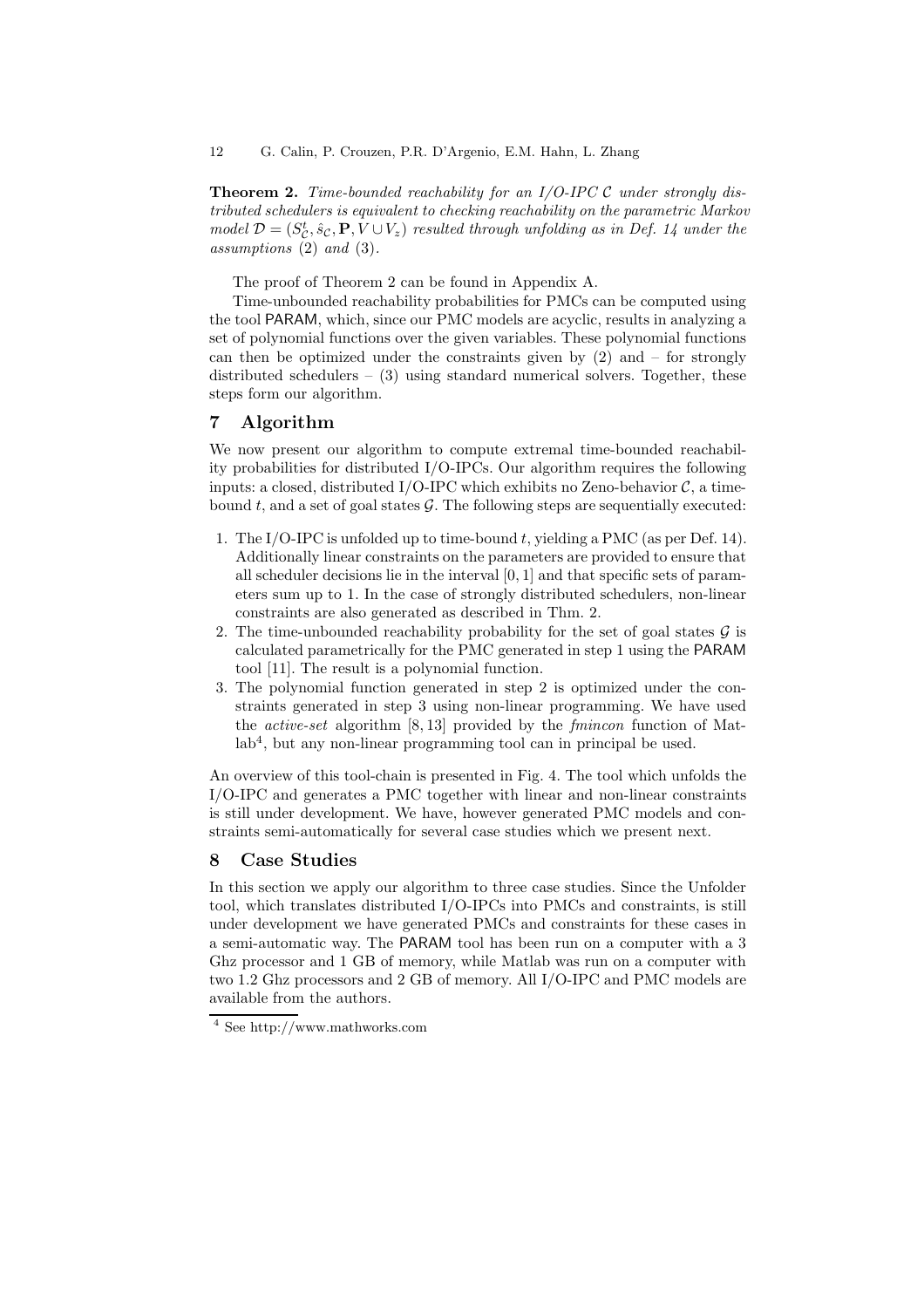

Fig. 4: The Envisioned Tool-Chain: ellipses represent tools, boxes represent data, where dashed ellipses represent tools that are currently in development.

#### 8.1 Mastermind

In the game of Mastermind [1] one player, the *guesser*, tries to find out a code, generated by the other player, the encoder. The code consisting of a number of tokens of fixed positions, where for each token one color (or other labelling) out of a pre-specified set is chosen. Colors can appear multiple times.

Each round, the guesser guesses a code. This code is then compared to the correct one by the encoder. The encoder answers by telling the guesser a) how many tokens were of the correct color and at the correct place and b) how many tokens were not at the correct place, but have a corresponding token of the same color in the code.

Notice that the decisions of the encoder during the game are fully deterministic, while the guesser has the choice between all valid codes. We assume that the encode chooses the code probabilistically with a uniform distribution over all options. The goal of the guesser is to find out the code as fast as possible. Our aim is now to compute the maximal probability that the guesser correctly guesses the code within  $t$  rounds.

We formalize the game as follows: we let  $n$  denote the number of tokens of the code and let m denote the number of colors. This means there are  $m<sup>n</sup>$  possible codes. Let  $O$  denote the set of all possible codes. We now informally describe the I/O-IPC models which represent the game of Mastermind. The guesses are described by actions  $\{g_0 \mid o \in \mathcal{O}\}\,$ , whereas the answers are described by actions  $\{a_{(x,y)} \mid x, y \in [0,n]\}.$ 

The guesser G repeats the following steps: From the initial state,  $s<sub>G</sub>$  it first takes a probabilistic step to state  $s'_{\mathcal{G}}$  and afterwards the guesser returns to the initial state via one of  $m^n$  transitions, each labelled with an output action  $g_o!$ . In both states the guesser receives answers  $a_{(x,y)}$ ? from the encoder and for all answers the guesser simply remains in the same state, except for the answer  $a_{(n,n)}$  which signals that the guesser has guessed correctly. When the guesser receives this action it moves to the absorbing state  $s''_\mathcal{G}$ .

The encoder  $\mathcal E$  is somewhat more complex. It start by picking a code probabilistically, where each code has the same probability  $\frac{1}{m^n}$ . Afterwards the encoder repeats the following steps indefinitely. First it receives a guess from the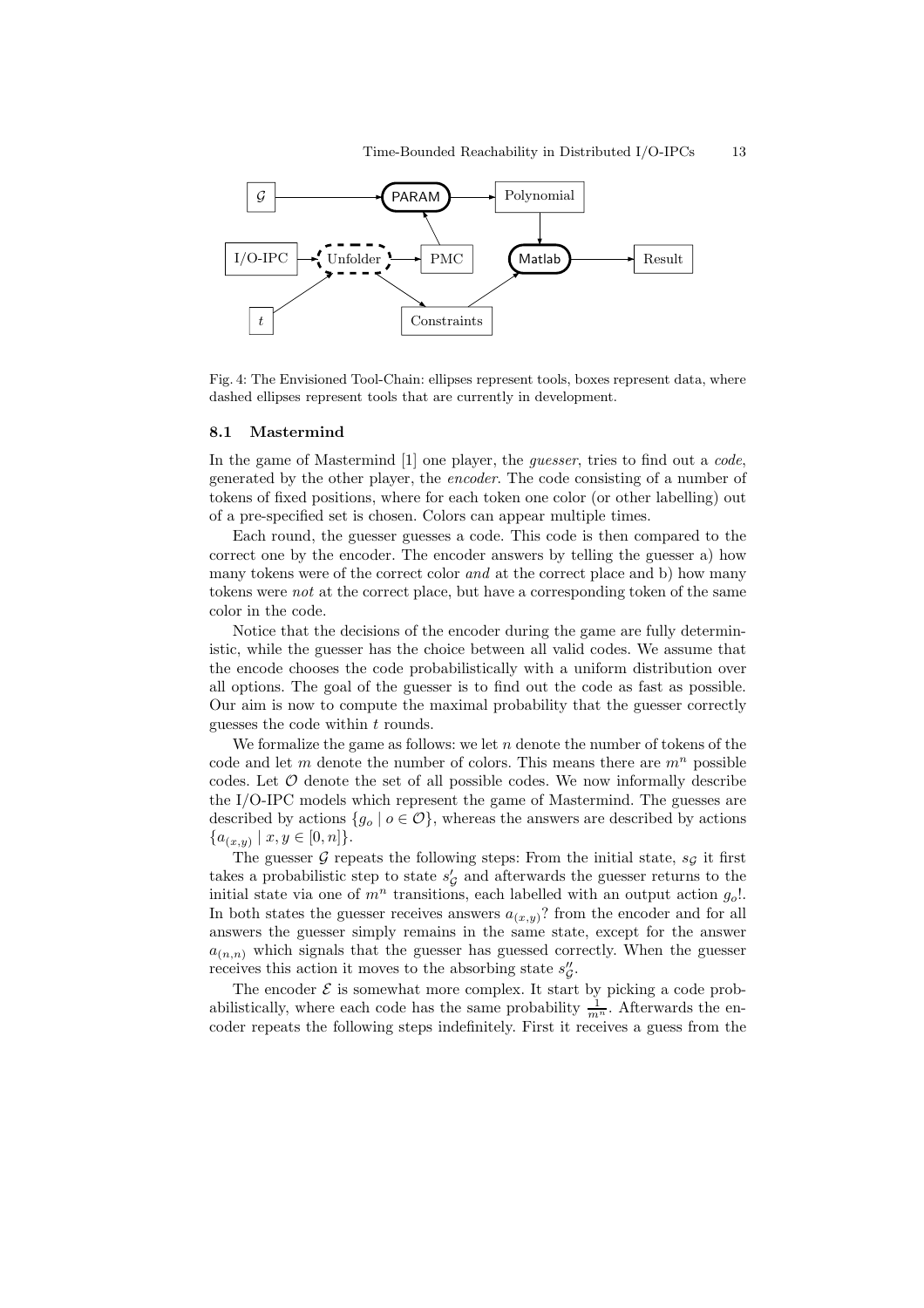guesser, then it replies with the appropriate answer and then it takes a probabilistic transition. This probabilistic step synchronizes with the probabilistic step of the guesser, which allows us to record the number of rounds the guesser needs to find the code.

The Mastermind game is thus the composition  $\mathcal{C} := \mathcal{G} \parallel \mathcal{E}$  of the two basic I/O IPCs. Using the tool described in Section 7 we can now reason about the maximal probability  $Pr(\lozenge^{\le t} s_{\mathcal{G}}'')$  to break the code within a pre-specified number t of guesses. We consider here the set of all distributed schedulers as we obviously want that the guesser uses only local information to make its guesses. If we were to consider the set of all schedulers the maximum probability would be 1 for any time-bound as the guesser would immediately choose the correct code with probability 1. Note that it does not make sense to consider strongly distributed schedulers for this case study as it never occurs that the I/O-IPCs  $\mathcal G$  and  $\mathcal E$  both have immediate actions enabled. In other words, the players act in turn.

| Settings $\overline{\text{PMC}}$ |                |   |       |                  |       | <b>PARAM</b> |                   |     | NLP           |       |
|----------------------------------|----------------|---|-------|------------------|-------|--------------|-------------------|-----|---------------|-------|
|                                  | $n \, m$       |   | $\#S$ | $\#T$            | $\#V$ |              | $Time(s)$ Mem(MB) |     | $\#V$ Time(s) | Pr    |
| $\overline{2}$                   | 2              | 2 | 197   | 248              | 36    | 0.0492       | 1.43              | 17  | 0.0973        | 0.750 |
| $\mathfrak{D}$                   | $\mathcal{D}$  | 3 | 629   | 788              | 148   | 0.130        | 2.68              | 73  | 0.653         | 1.00  |
| 3                                | $\overline{2}$ | 2 | 1545  | 2000             | 248   | 0.276        | 5.29              | 93  | 1.51          | 0.625 |
| 3                                | $\overline{2}$ | 3 |       | 10953 14152 2536 |       | 39.8         | 235               | 879 | 1433          | 1.00  |
| $\overline{2}$                   | 3              | 2 | 2197  | 2853             | 279   | 0.509        | 6.14              | 100 | 2.15          | 0.556 |

Table 1: Results of Mastermind Case Study

Results are given in Table 1. In addition to the model parameters  $(n, m)$ , the time bound  $(t)$  and the result  $(Pr)$ . We provide statistics for the various phases of the algorithm. For the unfolded PMC we gives the number of states  $(\#S)$ , transitions  $(\#T)$ , and variables  $(\#V)$ . For the PARAM tool we give the time needed to compute the polynomial, the memory required, and the number of variables that remain in the resulting polynomial. Finally we give the time needed for Matlab to optimize the polynomial provided by PARAM under the linear constraints that all scheduler decisions lie between 0 and 1. For this case study we generated PMC models and linear constraints semi-automically given the parameters  $n, m$ , and  $t$ .

#### 8.2 Dining cryptographers

The dining cryptographers problem is a classical anonymity problem [4]. The cryptographers must work together to deduce a particular piece of information using their local knowledge, but at the same time each cryptographers' local knowledge may not be discovered by the others. The problem is as follows: three cryptograpers have just finished dining in a restaurant when their waiter arrives to tell them their bill has been paid anonymously. The cryptographers now decide they wish to respect the anonimity of the payer, but they wonder if one of the cryptographers has paid or someone else. They resolve to use the following protocol to discover whether one of the cryptographers paid, without revealing which one.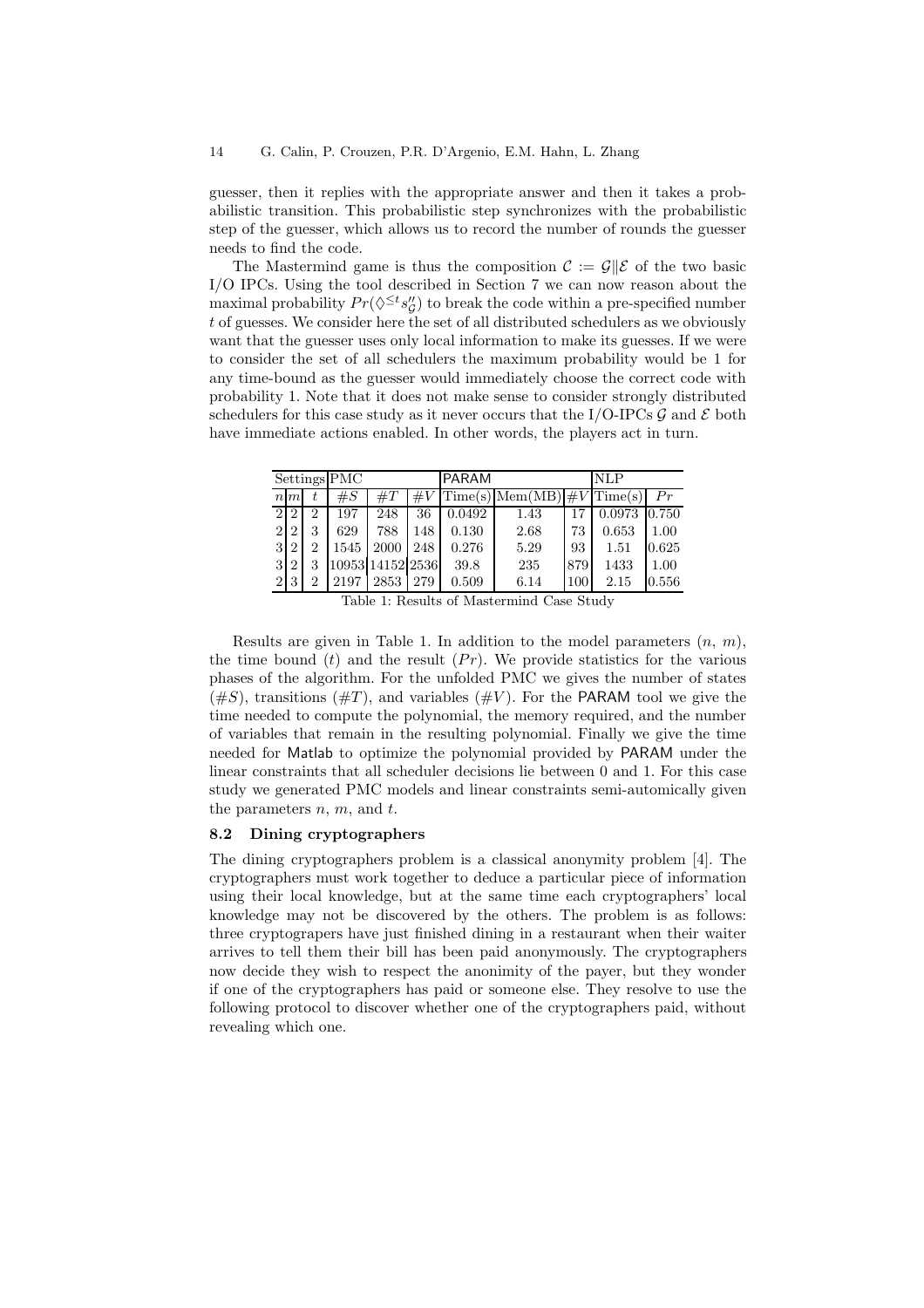We depict part of the I/O-IPC models in Fig. 5. On the right-hand side we have the I/O-IPC  $\mathcal F$  that simply decides who paid (actions  $p_i$ ) and then starts the protocol. Each cryptographer has a probability of  $\frac{1}{6}$  to have paid and there is a probability of  $\frac{1}{2}$  that none of them has paid. On the left-hand side of Fig. 5 we see part of the I/O-IPC  $\mathcal{P}_{\infty}$  for the first cryptographer. Each cryptographer flips a fair coin such that the others cannot see the outcome. In Fig. 5 we only show the case where cryptographer one flips heads. Each cryptographer now shows his coin to himself and his right-hand neighbour (actions  $h_i$  for heads and  $t_i$  for tails). This happens in a fixed order. Each cryptographer now knows the outcome of two coins (for instance, cryptographer one knows the outcome of his own coinflip and the outcome of that of cryptographer two). Now, again in a fixed order, they proclaim whether or not the two coins were the same or different (actions  $s_i$ ) for same and  $d_i$  for different). However, if a cryptographer has paid he or she will lie when proclaiming whether the two coins were identical or not. In Fig. 5 we show the case where cryptographer one has not paid, so he proclaims the truth. Now we have that if there is an even number of "different" proclamations, then all of the cryptographers told the truth and it is revealed that someone else paid. If, on the other hand, there is an odd number of "different" proclamations, one of the cryptographers must have paid the bill, but it has been shown that there is be no way for the other two cryptographers to know which one has paid. In our model the cryptographer first attempts to guess whether or not a cryptographer has paid (actions  $c_i$  to guess that a cryptographer has paid, action  $n_i$  if not). In case the cryptographer decides a cryptographer has paid, he guesses which one (action  $g_{i,j}$  denotes that cryptographer i guesses cryptographer j has paid.



Fig. 5: Part of the I/O-IPC model  $\mathcal{G}_1$  (left) of the first dining cryptographer and the I/O-IPC  $F$  (right) that probabilistically decides who has actually paid.

We can see that a "run" of the distributed I/O-IPC  $\mathcal{C} = \mathcal{F}||\mathcal{G}_1||\mathcal{G}_2||\mathcal{G}_3$  takes two time-units, since there is one probabilistic step to determine who paid and one probabilistic step where all coins are tossed simultaneously. We are interested in two properties of this algorithm: first, all cryptographers should be able to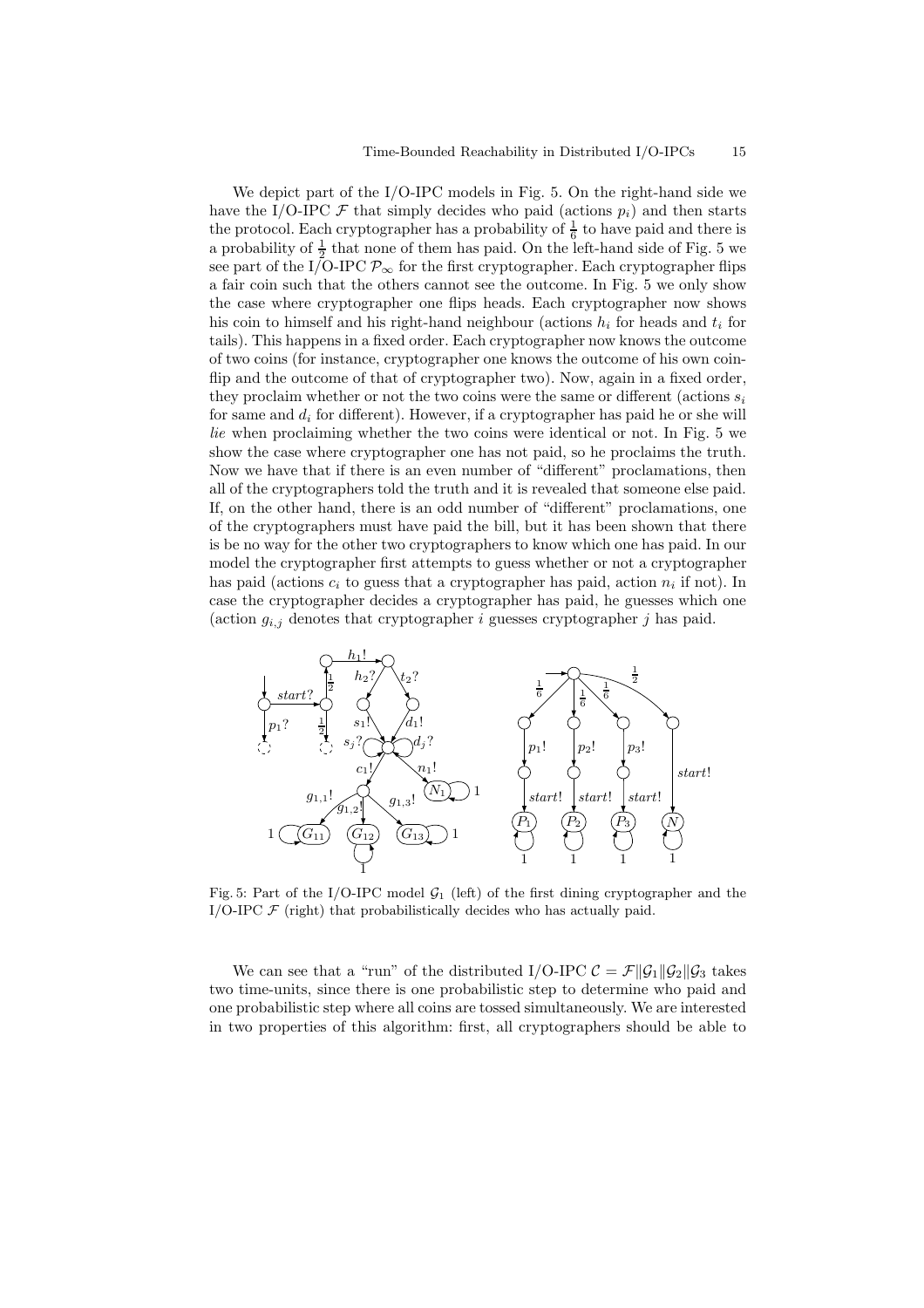determine whether someone else has paid or not. We can express this property, for example for the first cryptographer, as a reachability probability property:

$$
P(\lozenge^{\leq 2} \{P_1, P_2, P_3\} \times \{G_{11}, G_{12}, G_{13}\} \times S_2 \times S_3 \cup \{N\} \times \{N_1\} \times S_2 \times S_3) = 1. \tag{4}
$$

Here  $S_2$  and  $S_3$  denote the complete state spaces of the second and third cryptographer I/O-IPCs. For the other cryptographers we find similar reachability probability properties. Secondly, we must check that the payer remains anonymous. This means that, in the case that a cryptographer pays, the other two cryptographers cannot guess this fact. We can formulate this as a conditional reachability probability:

$$
\frac{P(\lozenge^{\leq 2}{P_2} \times {G_{12}} \times S_2 \times S_3 \cup {P_3} \times {G_{13}} \times S_2 \times S_3)}{P(\lozenge^{\leq 2}{P_2, P_3} \times S_1 \times S_2 \times S_3)} = \frac{1}{2}.
$$
 (5)

I.e., the probability that the first cryptographer guesses correctly which other cryptographer has paid, under the condition that one of the other cryptographers has paid is one half.

|                        | <b>PMC</b> |            |  | PARAM |                                           |    | NLP   |       |
|------------------------|------------|------------|--|-------|-------------------------------------------|----|-------|-------|
| Property               |            |            |  |       | $\#S\#T\#V$ Time(s) Mem(MB) $\#V$ Time(s) |    |       |       |
| (4)                    |            | 294 411    |  | 9.05  | 4.11                                      | 24 | 0.269 | 1.00  |
| $(5)$ , top            |            | 382 571 97 |  | 9.03  | 4.73                                      | 16 | 0.171 | 0.167 |
| $(5)$ , bottom 200 294 |            |            |  | 8.98  | 4.14                                      |    |       |       |

Table 2 shows the results for the dining cryptographers case study. We compute the conditional probability in (5) by computing the top and bottom of the fraction separately. We can see that both properties (4) and (5) are fulfilled. Table 2 also lists statistics on the tool performances and model sizes as described for Table 1. Note especially that the third reachability probability was computed by directly by PARAM. I.e., this probability is independent of the scheduler decisions and PARAM was able to eliminate all variables.

#### 8.3 Randomized Scheduler Example

For the class of strongly distributed schedulers it may be the case that the maximal or minimal reachability probability can not be attained by a deterministic scheduler, i.e., a scheduler that always chooses one action/component with probability one. As our final case study we use a small example of such an I/O-IPC as depicted by Fig. 4 in [10]. In this example the maximal reachability probability for deterministic strongly distributed schedulers is  $\frac{1}{2}$ , while there exists a randomized strongly distributed scheduler with reachability probability  $\frac{13}{24}$ .

Table 3 shows the result of applying our tool chain to this example. We see that we can find a scheduler with maximal reachability probability 0.545, which is even greater than  $\frac{13}{24}$ . Note that we can express the maximal reachability probability as a time-bounded property because the example is acyclic. However, for this case, the result from Matlab depends on the initial assignment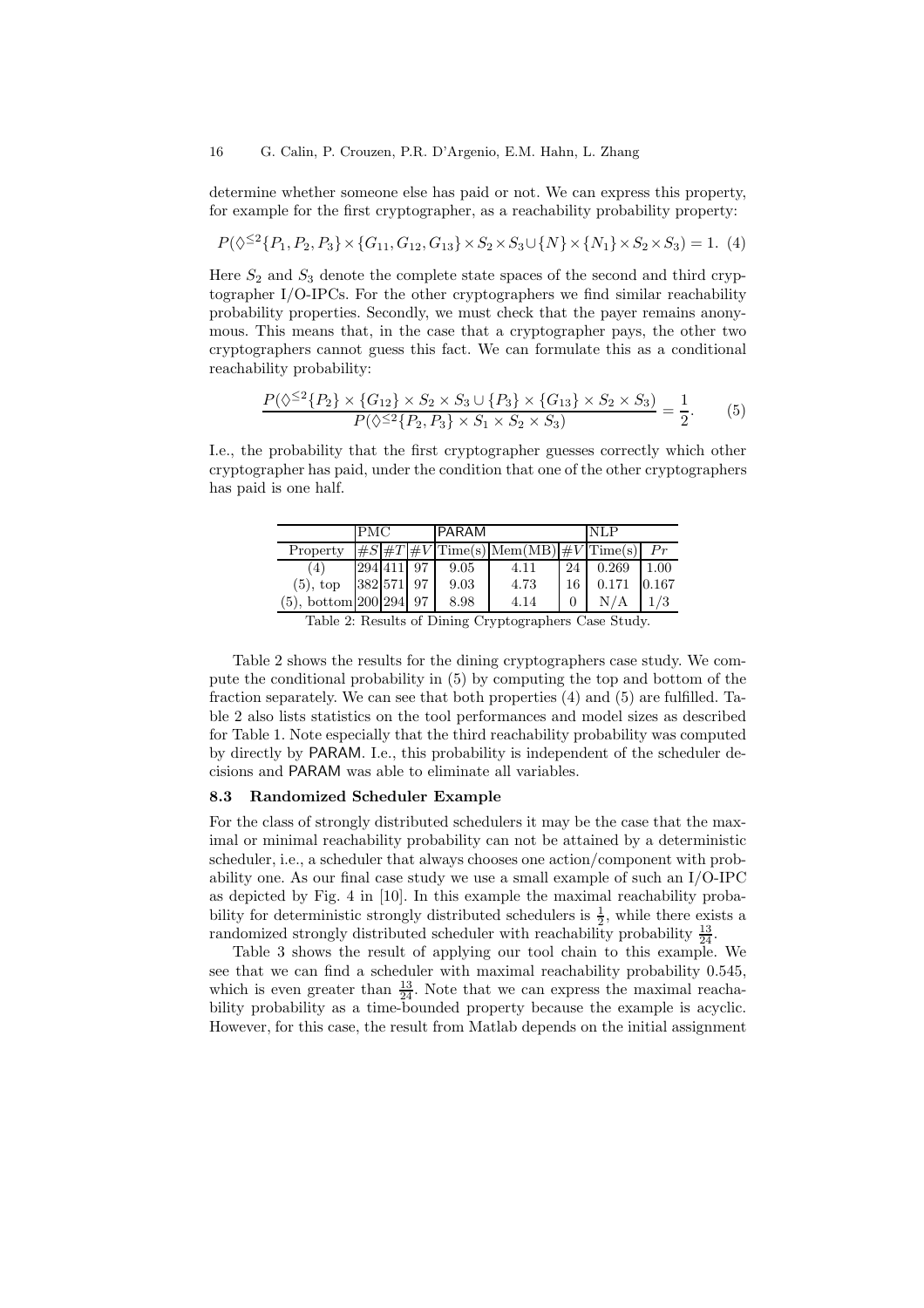given to the solver. For certain initial assignments the solver returns a maximal probability of only 0.500. This indicates that further investigation is required in the appropriate nonlinear programming tool for our algorithm.

| PMC                    |  |  |  | <b>PARAM</b>                      |                                                                        | <b>NLP</b> |                                    |  |
|------------------------|--|--|--|-----------------------------------|------------------------------------------------------------------------|------------|------------------------------------|--|
|                        |  |  |  |                                   | $\sqrt{\#S \#T \#V }\text{Time}(s) \text{Mem}(MB) \#V \text{Time}(s) $ |            |                                    |  |
|                        |  |  |  | $13 \mid 23 \mid 12 \mid 0.00396$ | 1.39                                                                   |            | $11 \mid 0.241 \mid 0.545^{\circ}$ |  |
| ו ום ווויוויות היוויות |  |  |  |                                   |                                                                        |            |                                    |  |

Table 3: Results of Randomized Scheduler Case Study.

### 9 Conclusion

In this paper we have presented an algorithm to compute maximal and minimal time-bounded reachability probabilities for I/O-IPCs under distributed schedulers or strongly distributed schedulers. The core principle of our algorithm is to reformulate the problem as a polynomial optimization problem under linear and, in the case of strongly distributed schedulers, non-linear constraints.

The main drawback of our approach is that the PMC induced in our algorithm grows exponentially with the size of our original model and the specified time-bound, as the state space of the PMC consists of all paths of the original model, up to a time-bound. However, no other algorithm exists that can compute properties of distributed models under (strongly) distributed schedulers.

In several areas improvements can be made. First, it can be investigated if special purpose algorithms can be used for the specific type of non-linear programming problems we encounter in our context. Secondly, the memory-usage may be optimized by using the fact that in our setting we see only polynomial function and do not make use of rational polynomial functions.

### References

- 1. L. H. Ault. Das Mastermind-Handbuch. Ravensburger Buchverlag, 1982.
- 2. A. Bianco and L. de Alfaro. Model checking of probabalistic and nondeterministic systems. In Proceedings of the 15th Conference on Foundations of Software Technology and Theoretical Computer Science, pages 499–513. Springer-Verlag, 1995.
- 3. H. Boudali, P. Crouzen, and M. Stoelinga. A Compositional Semantics for Dynamic Fault Trees in Terms of Interactive Markov Chains. In ATVA, pages 441–456, 2007.
- 4. D. Chaum. The dining cryptographers problem: Unconditional sender and recipient untraceability. Journal of Cryptology, 1(1):65–75, 1988.
- 5. N. Coste, H. Garavel, H. Hermanns, R. Hersemeule, Y. Thonnart, and M. Zidouni. Quantitative Evaluation in Embedded System Design: Validation of Multiprocessor Multithreaded Architectures. In DATE, pages 88–89, 2008.
- 6. N. Coste, H. Hermanns, E. Lantreibecq, and W. Serwe. Towards Performance Prediction of Compositional Models in Industrial GALS Designs. In Computer Aided Verification, pages 204–218, 2009.
- 7. C. Daws. Symbolic and Parametric Model Checking of Discrete-Time Markov Chains. In ICTAC, pages 280–294, 2004.
- 8. P. Gill, W. Murray, and M. Wright. Practical Optimization. Academic Press, London, 1981.

 $^5$  For certain settings, Matlab reports a maximal probability of  $0.500\,$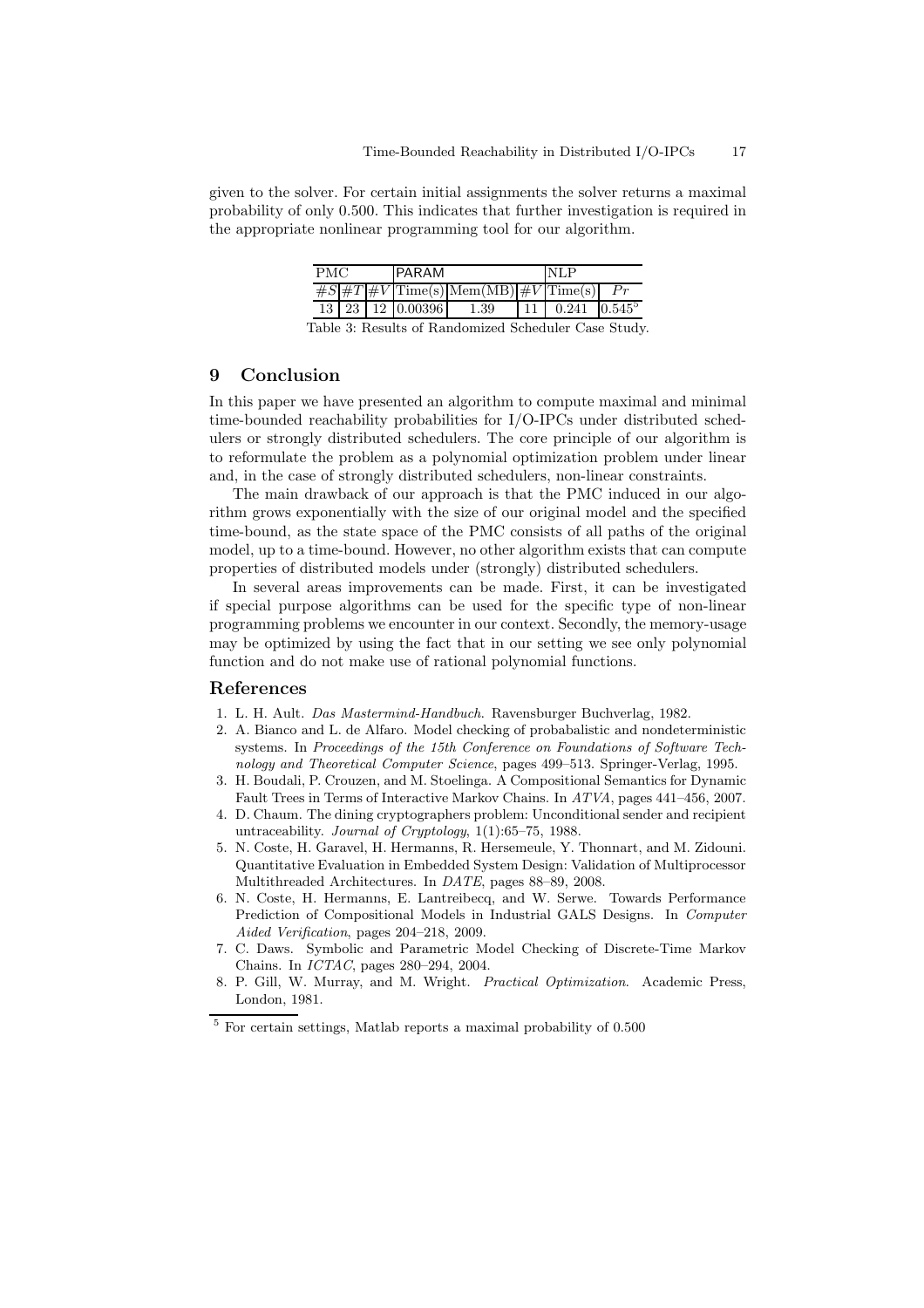- 18 G. Calin, P. Crouzen, P.R. D'Argenio, E.M. Hahn, L. Zhang
- 9. S. Giro and P. R. D'Argenio. Quantitative model checking revisited: Neither decidable nor approximable. In J.-F. Raskin and P. S. Thiagarajan, editors, FORMATS, volume 4763 of Lecture Notes in Computer Science, pages 179–194. Springer, 2007.
- 10. S. Giro and P. R. D'Argenio. On the expressive power of schedulers in distributed probabilistic systems. Electronic Notes in Theoretical Computer Science, 253(3):45–71, 2009.
- 11. E. M. Hahn, H. Hermanns, B. Wachter, and L. Zhang. PARAM: A Model Checker for Parametric Markov Models. In CAV, 2010.
- 12. E. M. Hahn, H. Hermanns, and L. Zhang. Probabilistic Reachability for Parametric Markov Models. STTT, 2010.
- 13. S. Han. A globally convergent method for nonlinear programming. Journal of Optimization Theory and Applications, 22, 1977.
- 14. H. Hermanns. Interactive Markov Chains: The Quest for Quantified Quality, volume 2428 of Lecture Notes in Computer Science. Springer-Verlag, 2002.
- 15. L. Zhang and M. R. Neuhäußer. Model checking interactive markov chains. In TACAS, pages 53–68, 2010.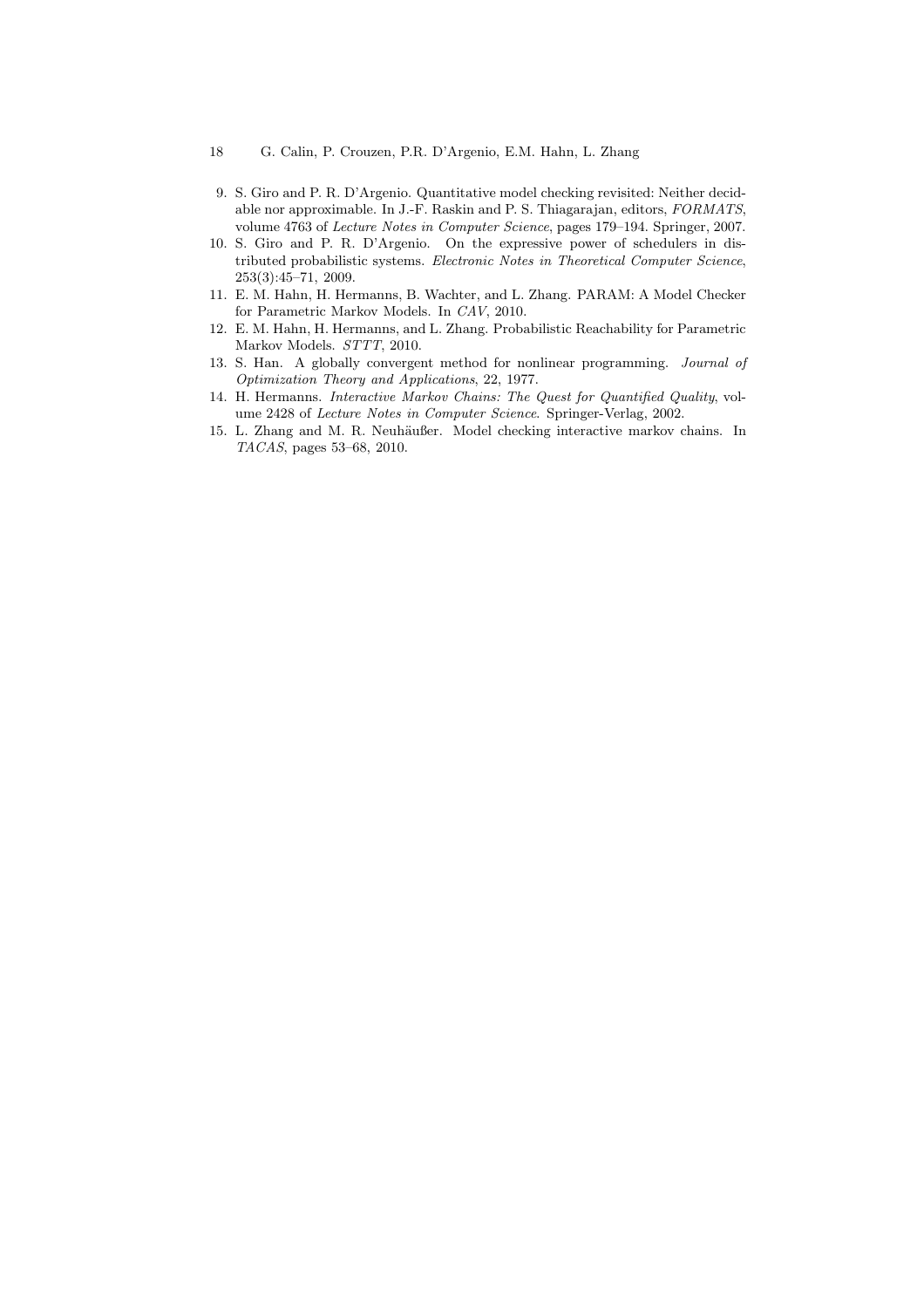# A Proofs

### A.1 Proof of Lemma 1

*Proof.* For (i) and (ii) set the assignment  $\zeta$ , respectively the distributed scheduler  $\eta$  such that for  $1 \leq i \leq #\mathcal{C}$ :  $\zeta(y^i_{\sigma}) = \mathcal{I}(\sigma)(\mathcal{P}_i)$  if  $A^{en}_{last(\sigma[\mathcal{P}_i]), \mathcal{P}_i} \neq \emptyset$  and  $\zeta(x_{\sigma[\mathcal{P}_i]}^a) = \eta_{\mathcal{P}_i}(\sigma[\mathcal{P}_i])(a)$  if  $a \in A^{en}_{last(\sigma[\mathcal{P}_i]), \mathcal{P}_i}$ . This gives indentical mappings from assignments to distributed schedulers and back for (i) and (ii), which means we can prove both simultaneously.

For a distributed scheduler  $\eta$  and its associated assignment  $\zeta$ , we now show that  $P_{\eta}(\sigma^{\uparrow}) = \zeta(\mathbf{P}(\hat{s}, \sigma))$  by induction on the length of  $\sigma$ : For paths of length 0 we have that  $P_{\eta}(\hat{s}^{\uparrow}) = 1 = \zeta(\mathbf{P}_0(\hat{s}, \hat{s}))$  and  $P_{\eta}(s^{\uparrow}) = 0 = \zeta(\mathbf{P}_0(\hat{s}, s))$ , for  $s \neq \hat{s}$ . For the inductive step, let the induction hypothesis (IH) be the following. Given a path  $\sigma \in S_{\mathcal{C}}^{t}$  of length  $k > 0$ , we have for any path  $\sigma'$  length  $k - 1$ , that:  $P_{\eta}(\sigma') = \zeta(\mathbf{P}_{k-1}(\hat{s}, \sigma'))$ . By case distinction we now have:

1. For  $last(\sigma)$  vanishing we have:

$$
P_{\eta}(\sigma^{\uparrow}) \stackrel{Def}{=} \sum_{\sigma=\sigma'as} P_{\eta}(\sigma'^{\uparrow}) \cdot \eta(\sigma')(a) \stackrel{IH}{=} \sum_{\sigma=\sigma'as} \zeta(\mathbf{P}_{k-1}(\hat{s}, \sigma')) \cdot \eta(\sigma')(a)
$$

$$
\stackrel{Def}{=} \sum_{\sigma=\sigma'as} \zeta(\mathbf{P}_{k-1}(\hat{s}, \sigma')) \cdot \sum_{i=1, e(i, a, \sigma)}^n \mathcal{I}(\sigma)(\mathcal{P}_i) \cdot \eta_{\mathcal{P}_i}(\sigma[\mathcal{P}_i])(a)
$$

$$
\stackrel{Def}{=} \stackrel{11}{=} \sum_{\sigma=\sigma'as} \zeta(\mathbf{P}_{k-1}(\hat{s}, \sigma')) \cdot \zeta(\mathbf{P}(\sigma', \sigma)) = \zeta(\mathbf{P}_k(\hat{s}, \sigma)).
$$

2. For  $last(\sigma)$  tangible we have:  $P_{\eta}(\sigma^{\uparrow}) \stackrel{Def}{=} \sum_{\sigma=\sigma^{\prime} \mu s} P_{\eta}(\sigma^{\prime \uparrow}) \cdot \mu(s) \stackrel{Def}{=} \frac{11}{\prod_{i=1}^{n}}$  $\sum_{\sigma=\sigma'\mu s} \zeta(\mathbf{P}_{k-1}(\hat{s}, \sigma')) \cdot \zeta(\mathbf{P}(\sigma', \sigma)) = \zeta(\mathbf{P}_k(\hat{s}, \sigma)).$ 

# A.2 Proof of Theorem 1

*Proof.* For a distributed scheduler  $\eta$  with associated assignment  $\zeta$ , as defined in Lemma 1, we have  $P_{\eta}(\Diamond^{\leq t} \mathcal{G}) = P_{\eta}(\bigcup \{\sigma^{\uparrow} \mid t(\sigma) \leq t \text{ and } last(\sigma) \in \mathcal{G}\}).$ Now let the set of paths  $\overline{S} \subset S^t_{\mathcal{C}}$  that end in a state in  $\mathcal{G}$ , but do not pass through  $G$  under way. It is obvious that the cylinders induced by these paths do not overlap and that their union is the set of all paths that reach  $\mathcal G$  within t time-units. We then have:  $P_{\eta}(\Diamond^{\leq t} \mathcal{G}) = P_{\eta}(\bigcup \{\sigma^{\uparrow} \mid \sigma \in \overline{S}\}) = \sum_{\sigma \in \overline{S}} P_{\eta}(\sigma^{\uparrow}) =$  $\sum_{\sigma \in \bar{S}, |\sigma| = k} \zeta(\mathbf{P}_k(\hat{s}, \sigma)) = \zeta(\sum_{\sigma \in \bar{S}, |\sigma| = k} \mathbf{P}_k(\hat{s}, \sigma)) = \zeta(\mathbf{P}(\hat{\vee} \tilde{S}))$ . The last equality stems from the fact that a path  $\sigma$  of length k can only be reached for the first time after exactly  $k$  steps in  $\mathcal{D}$ .

### A.3 Proof of Theorem 2

*Proof.* We associate strongly distributed schedulers  $\eta$  to assignments  $\zeta$  following Lemma 1. For the extra variables in  $V_z$  we choose  $\zeta(z_{\sigma_1}^{i,j})$  $\frac{i,j}{\sigma[\mathcal{P}_i],\sigma[\mathcal{P}_j]})$  equals  $\zeta \left( \frac{y^i_\sigma}{y^i_\sigma + y^j_\sigma} \right)$  $\setminus$ if  $\zeta(y^i_\sigma + y^j_\sigma) > 0$  and 1 otherwise. Note that the value 1 is chosen arbitrarily here.